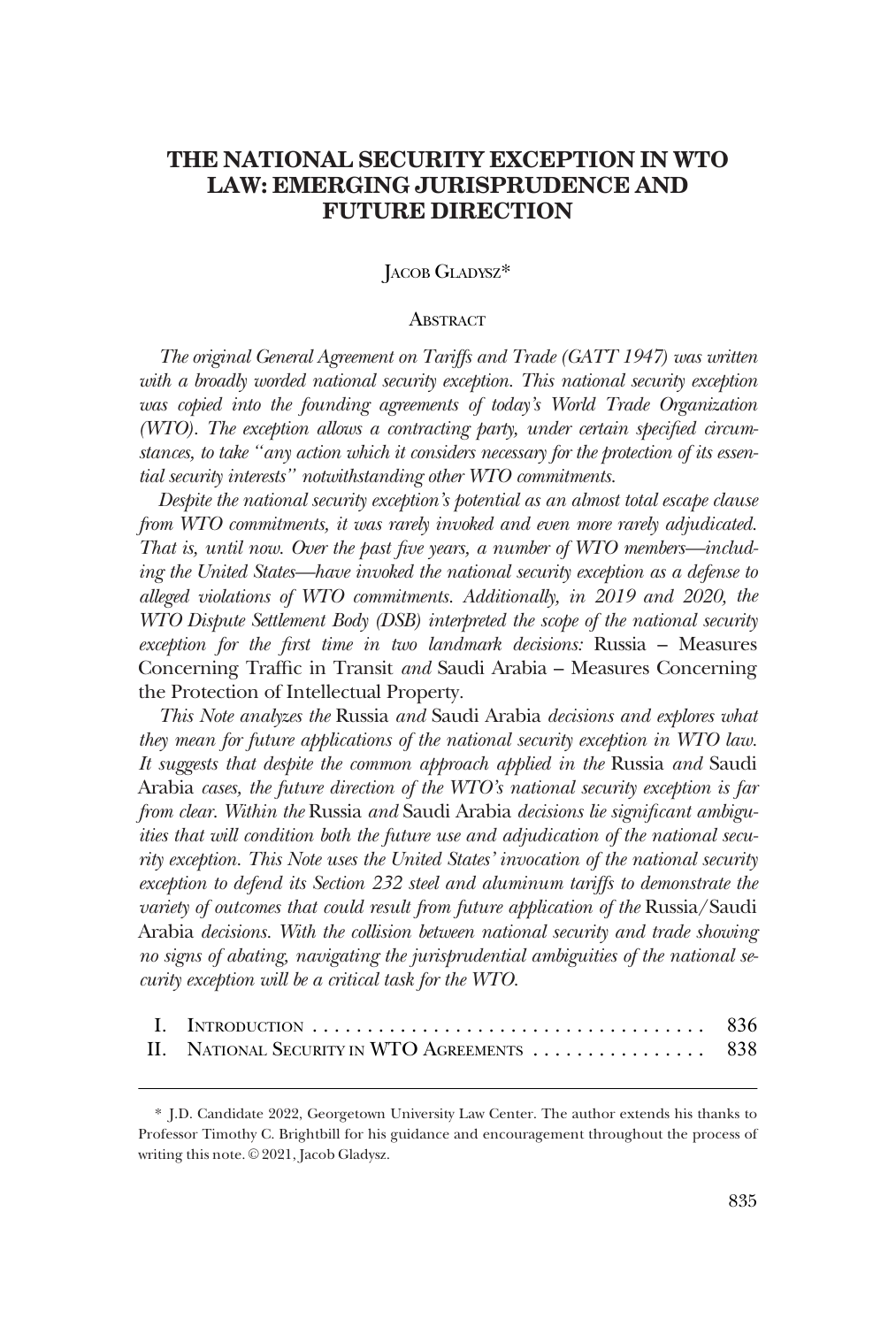<span id="page-1-0"></span>

|     |                                                   | NATIONAL SECURITY IN WTO PANEL DECISIONS                                                         | 842 |
|-----|---------------------------------------------------|--------------------------------------------------------------------------------------------------|-----|
|     | А.                                                | Russia – Measures Concerning Traffic in Transit                                                  | 843 |
|     | В.                                                | Saudi Arabia – Measures Concerning the Protection of                                             |     |
|     |                                                   |                                                                                                  | 846 |
|     |                                                   | C. Common Features of WTO Panel Decisions                                                        | 848 |
| IV. |                                                   | THE BIFURCATED APPROACH OF THE RUSSIA & SAUDI ARABIA                                             |     |
|     |                                                   |                                                                                                  | 849 |
|     | А.                                                | Articulation of Essential Security Interests.                                                    | 849 |
|     | В.                                                |                                                                                                  | 850 |
|     |                                                   | $Means\text{-}Ends\text{-}Fit \dots \dots \dots \dots \dots \dots \dots \dots \dots \dots \dots$ | 852 |
| V.  | PATHS FORWARD FOR THE NATIONAL SECURITY EXCEPTION |                                                                                                  | 854 |
|     | А.                                                |                                                                                                  | 855 |
|     | В.                                                | Application of the "Formal" Approach                                                             | 857 |
|     | C.                                                | Application of the "Practical" Approach.                                                         | 860 |
|     | 860                                               |                                                                                                  |     |

### I. INTRODUCTION

The intersection of national security and trade is an increasingly important space in international trade law. In recent years, states have incorporated notions of economic security into existing concepts of national security. This "securitization" of economic concerns has caused friction in the global trading order as matters relating to the international flow of goods, capital, and ideas are fused with security concerns.1

The interaction of trade and national security is nothing new in the history of trade. Both free-traders and trade skeptics have appealed to national security as a key reason for either expanding or restricting trade. Free traders tout the role of trade and international trading rules in promoting peace between nations.<sup>2</sup> Trade skeptics of both strong and mild varieties argue that unrestricted imports from abroad can

<sup>1.</sup> "Securitization" is a term borrowed from the international relations literature, in which it describes the process by which states incorporate new subjects into existing concepts of "security" or "national security." BARRY BUZAN, OLE WÆVER & JAAP DE WILDE, SECURITY: A NEW FRAMEWORK FOR ANALYSIS 25 (1998).

<sup>2.</sup> *See, e.g.*, NORMAN ANGELL, THE GREAT ILLUSION: A STUDY OF THE RELATIONSHIP OF MILITARY POWER TO NATIONAL ADVANTAGE (1913) (arguing that the expansion of international trading networks makes war less likely). For a more modern view of this thesis see Erik Gartzke, Quan Li & Charles Boehmer, *Investing in the Peace: Economic Interdependence and International Conflict*, 55 INT'L ORGS. 391 (2001).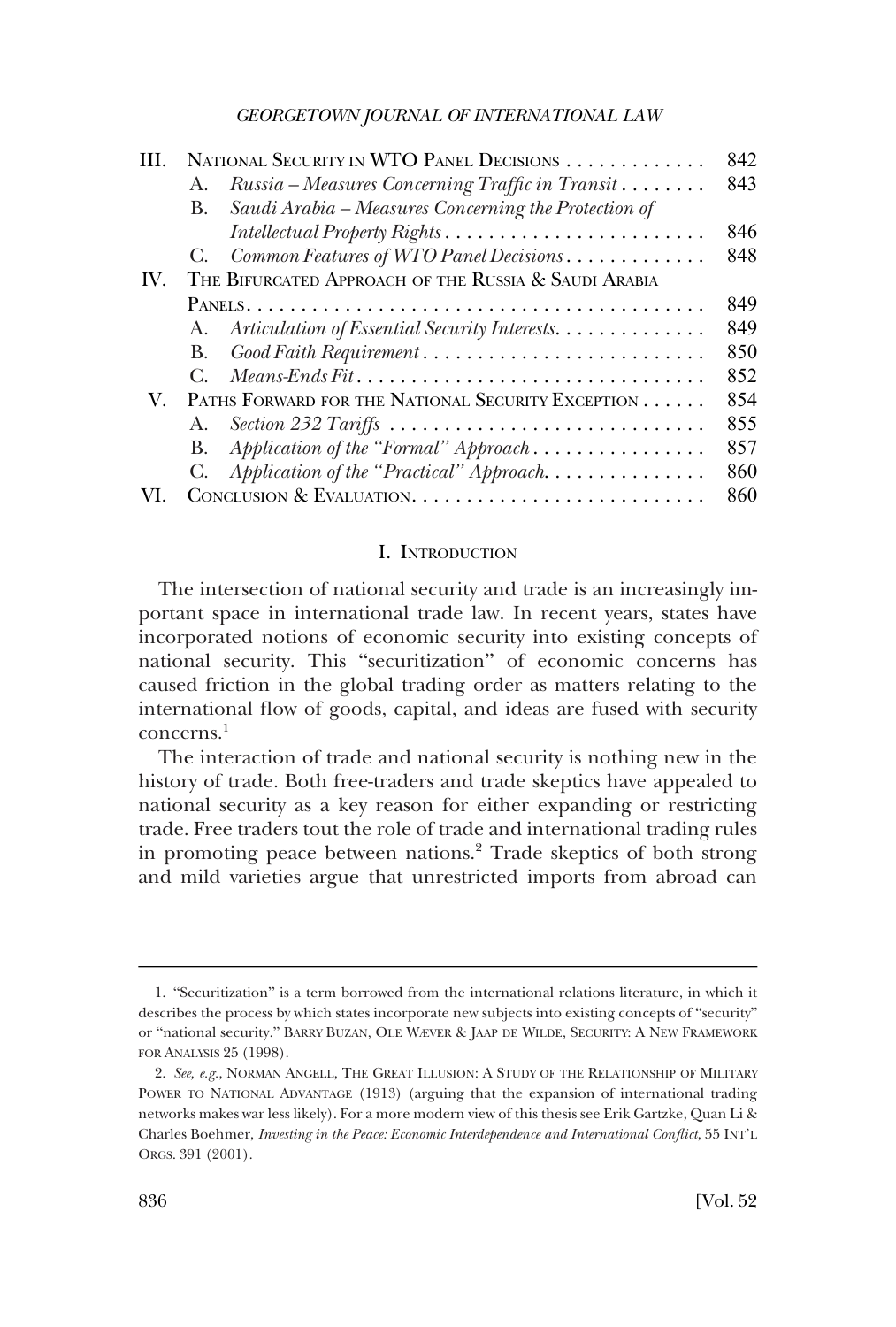open the door to malign influence from adversaries, $3$  while global trading rules constrain national sovereignty in ways that are detrimental to national security.4

The gravitational force that such critiques exercise over free trade has resulted in numerous carve-outs for national security across domestic and international legal regimes.<sup>5</sup> The predecessor to the WTO, the General Agreement on Tariffs and Trade (GATT), included in its founding charter Article XXI, a broadly worded provision, which amounts to a virtually complete escape clause from all other trading commitments.6 This exception was copied exactly from the original GATT into "GATT 1994," the foundational document of the modern World Trade Organization (WTO).<sup>7</sup>

Yet, over the roughly seventy years since the initial formation of the GATT, national security has played a rather muted role in the functioning of the global trading order. Article XXI was rarely invoked and even more rarely adjudicated. Indeed, Article XXI had never been definitively interpreted under international trade law.

That is, of course, until now. The past five years have seen an explosion in claimed applications of WTO law's national security exception. After a long refrain from adjudicating the national security exception, two WTO Dispute Settlement Body (DSB) panels handed down decisions interpreting the exception. The first decision came in 2019 in *Russia – Measures Concerning Traffic in Transit*, the first-ever WTO panel decision interpreting the Article XXI national security exception.<sup>8</sup> Shortly after the *Russia* case, in 2020, another WTO panel handed down a decision in *Saudi Arabia – Measures Concerning the Protection of Intellectual Property Rights.*9 The *Saudi Arabia* case adopted the framework

<sup>3.</sup> *See, e.g.*, Robert A. Cass, *National Security, Trade, and China: Risks and Responses in the Internet Age*, 20 FEDERALIST SOC. REV. 162 (2019).

<sup>4.</sup> *See, e.g.*, Claude E. Barfield, *Free Trade, Sovereignty, Democracy: The Future of the World Trade Organization*, 2 CHI. J. INT'L LAW 403 (2001).

<sup>5.</sup> Kathleen Claussen, *Trade's Security Exceptionalism*, 72 STAN. L. REV. 1095, 1100–01, 1134 (2020).

<sup>6.</sup> General Agreement on Tariffs and Trade art. XXI, Oct. 30, 1947, 55 U.N.T.S. 194 [hereinafter GATT].

<sup>7.</sup> General Agreement on Tariffs and Trade 1994 art. XXI, Apr. 15, 1994, Marrakesh Agreement Establishing the World Trade Organization, Annex 1A, 1867 U.N.T.S. 187 [hereinafter GATT 1994].

*Members Adopt National Security Ruling on Russian Federation's Transit Restrictions*, WORLD 8. TRADE ORG. (Apr. 26, 2019), [https://www.wto.org/english/news\\_e/news19\\_e/dsb\\_26apr19\\_e.](https://www.wto.org/english/news_e/news19_e/dsb_26apr19_e.htm)  [htm](https://www.wto.org/english/news_e/news19_e/dsb_26apr19_e.htm). *See* Report of the Panel, *Russia–Measures Concerning Traffic in Transit*, WT/DS512/7 (Apr. 29, 2019) [hereinafter *Russia–Traffic in Transit*].

<sup>9.</sup> Panel Report, *Saudi Arabia–Measures Concerning the Protection of Intellectual Property Rights*, WT/DS567/8 (adopted June 16, 2020) [hereinafter *Saudi Arabia–Intellectual Property*].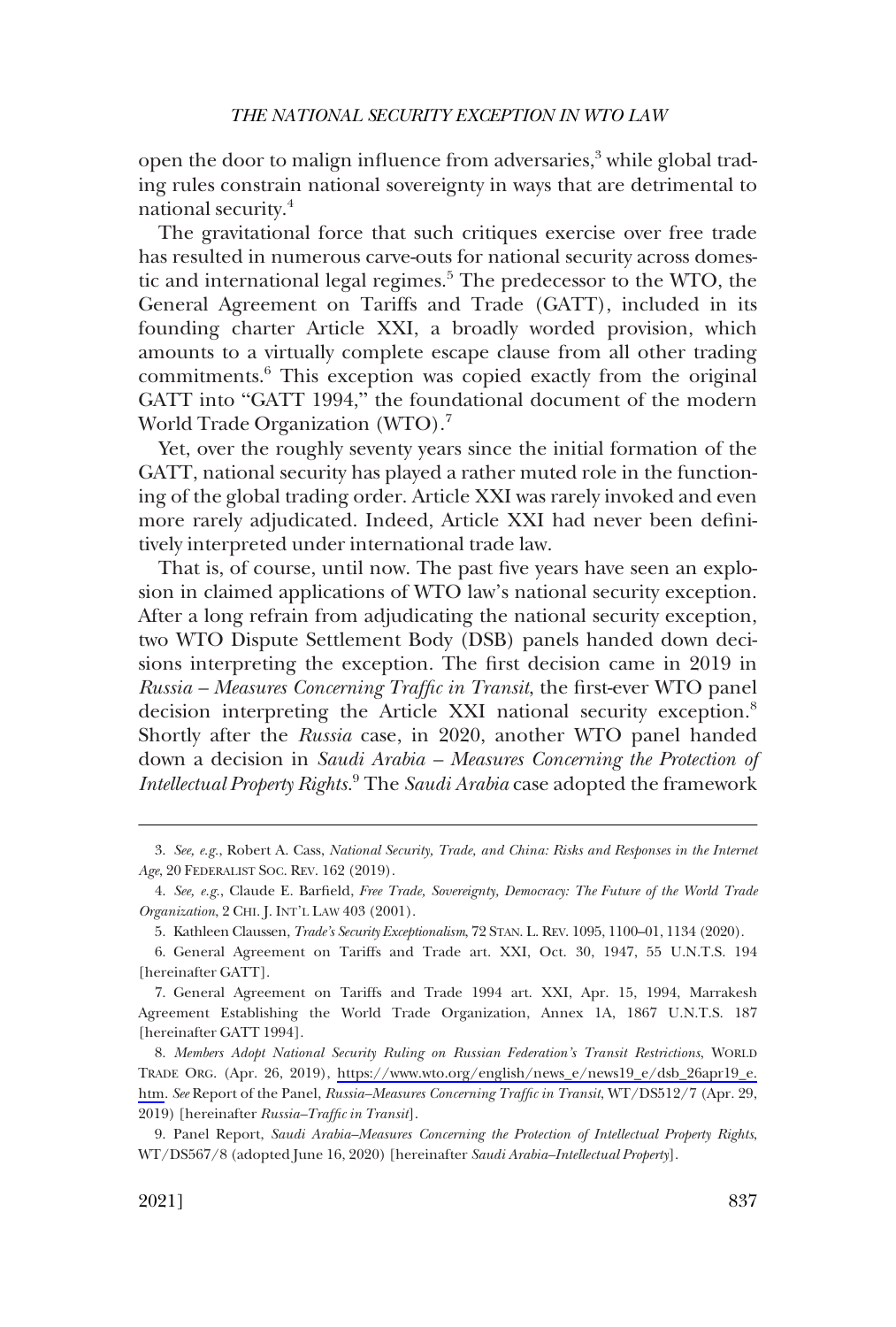<span id="page-3-0"></span>set out in *Russia – Traffic in Transit* and applied it to Article 73 of the TRIPS agreement,  $10^{\circ}$  a carbon copy of Article XXI.

Because the two cases applied a common approach, they might be seen as forming the basis of an emerging WTO national security jurisprudence. However, this Note argues that the two decisions are not as clear as they might seem. Despite the common approach taken by the panels, the decisions actually suggest a bifurcated jurisprudence. There is a split between the "formal" approach to adjudicating Article XXI claims announced in both decisions and the "practical" approach actually applied by the panels. Although the precedential effect of DSB panel decisions is itself a controversial and unsettled topic in WTO law, it seems likely that future panels will look to the *Russia* and *Saudi Arabia*  panel reports given the landmark status of those decisions. This leaves future panels with discretion to choose between the two options or even to apply some as-yet untried test that splits the difference between the two approaches.

Part II of this Note examines the text, structure, and interpretive history of the Article XXI national security exception. Part III analyzes the *Russia* and *Saudi Arabia* decisions and explains how the two cases work together. Part IV shows how the two decisions apply a bifurcated approach leaving future WTO panels with significant leeway as to how to decide future cases. Part V demonstrates how future WTO panels might apply the bifurcated approach by examining the United States' Section 232 tariffs on steel and aluminum products, currently awaiting a decision by a WTO panel.11 Lastly, Part VI offers some concluding thoughts on the operation of this bifurcated approach and on the national security exception more broadly.

### II. NATIONAL SECURITY IN WTO AGREEMENTS

The WTO's key agreements contain broadly-worded national security exceptions. Article XXI of the GATT 1994 Agreement, the core agreement of the Uruguay Round, provides that:

Nothing in this Agreement shall be construed:

<sup>10.</sup> TRIPS: Agreement on Trade-Related Aspects of Intellectual Property Rights art. 73, Apr. 15, 1994, Marrakesh Agreement Establishing the World Trade Organization, Annex 1C, 1869 U. N.T.S. 299 [hereinafter TRIPS Agreement].

<sup>11.</sup> Request for the Establishment of a Panel by China, *United States–Certain Measures on Steel and Aluminum Products*, WT/DS544/8 (Oct. 19, 2019) (panel composed Jan. 25, 2019) [hereinafter *United States–Steel and Aluminum*].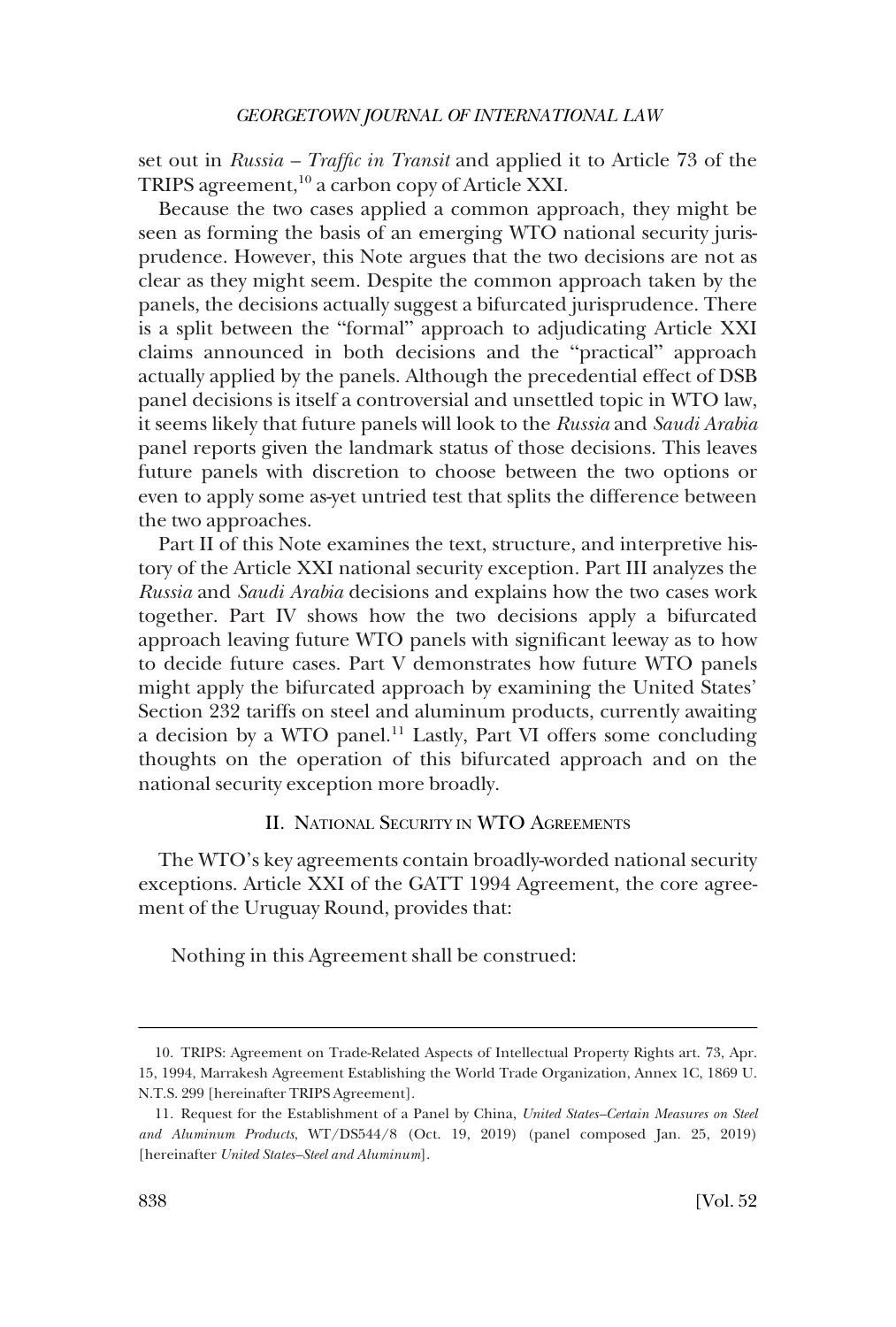- (a) to require any contracting party to furnish any information the disclosure of which it considers contrary to its essential security interests; or
- (b) to prevent any contracting party from taking any action which it considers necessary for the protection of its essential security interests
	- (i) relating to fissionable materials or the materials from which they are derived;
	- (ii) relating to the traffic in arms, ammunition and implements of war and to such traffic in other goods and materials as is carried on directly or indirectly for the purpose of supplying a military establishment;
	- (iii) taken in time of war or other emergency in international relations; or
- (c) to prevent any contracting party from taking any action in pursuance of its obligations under the United Nations Charter for the maintenance of international peace and security.<sup>12</sup>

Other foundational agreements such as the Agreement on Trade-Related Aspects of Intellectual Property Rights (TRIPS Agreement) and the General Agreement on Trade in Services (GATS) contain substantially identical provisions.<sup>13</sup>

The core of the Article XXI exception lies in section  $(b)$ .<sup>14</sup> Section (b) provides an enumeration of three instances where a member state may take "action" to restrict trade where such action is "necessary" to protect its "essential security interests."15 These include restrictions relating to (i) "fissionable material," (ii) "arms . . . and other materials ... for the purpose of supplying a military establishment," and (iii) "war or other emergency."<sup>16</sup> The substantive content of section (b) is considerably open-textured. Article XXI provides no further

<sup>12.</sup> GATT 1994, *supra* note 7, art. XXI(b).

<sup>13.</sup> For ease of treatment, I refer collectively to these provisions as a single "national security exception." TRIPS Agreement, *supra* note 10, art. 73; GATS: General Agreement on Trade in Services, Apr. 15, 1994, Marrakesh Agreement Establishing the World Trade Organization, Annex 1B, Article XIV bis, 1869 U.N.T.S. 183 (1994) [hereinafter GATS].

<sup>14.</sup> GATT 1994, *supra* note 7, art. XXI(b).

<sup>15.</sup> *Id*.

<sup>16.</sup> *Id.*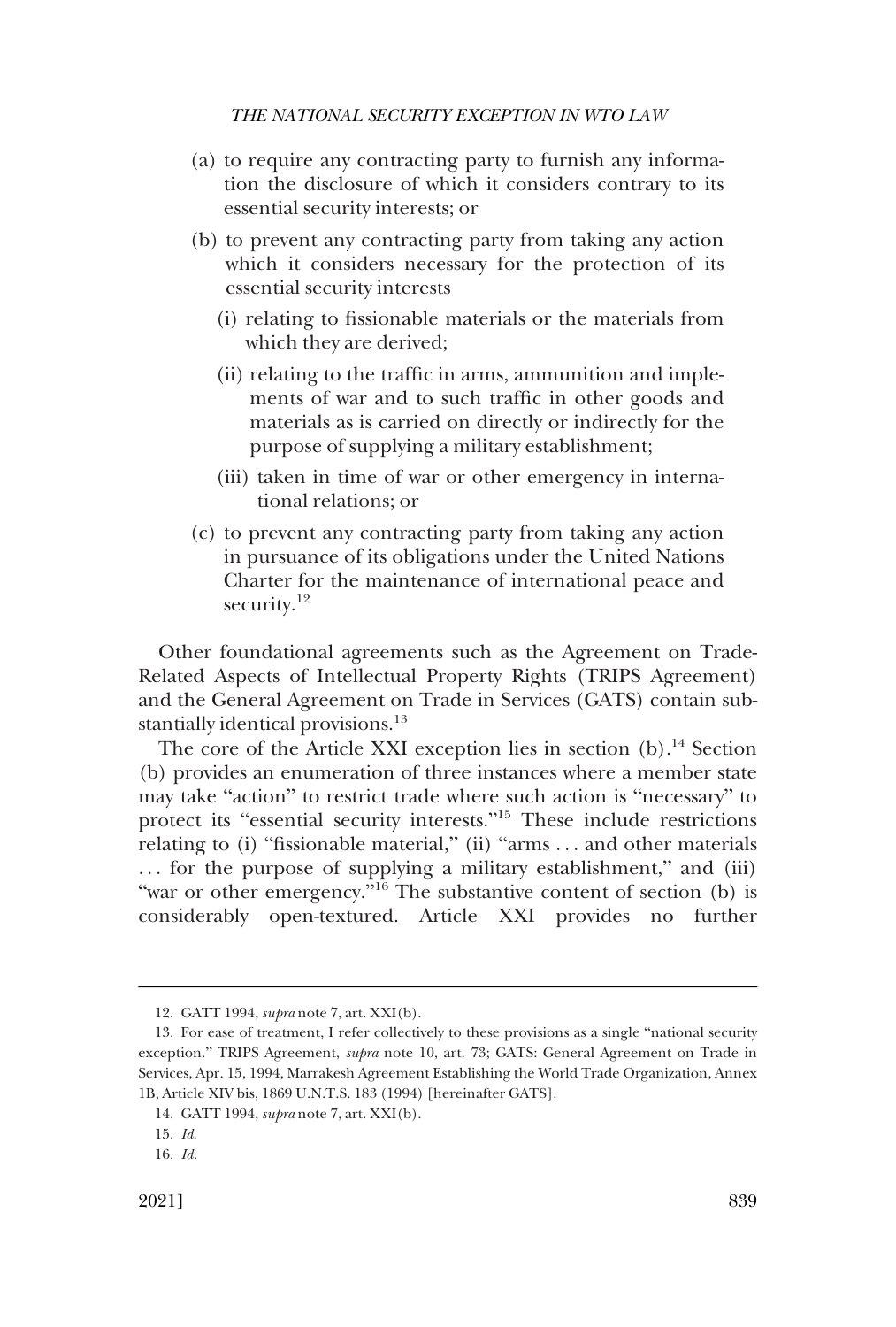definitions of ambiguous terms such as "necessary," "essential," "security interests," or "emergency."

However, the difficulty in interpreting Article XXI is not just determining *what* the content of the exception is, but also *who* determines the scope of the exception. The *chapeau* of section (b) provides that a state may take action "which it considers necessary for the protection of its essential national security interests."17 This language seems to imply that a state may determine for itself both what makes up its "essential national security interests" and whether or not a particular action is "necessary for the protection" of those interests.<sup>18</sup>

Thus, Article XXI and its sister exceptions in the TRIPS and GATS agreements contain on their face two cavernous ambiguities: (1) the substantive scope of the exception and (2) who gets to decide the substantive scope of the exception. In reality, though, this is only really one ambiguity—*who* gets to judge is the threshold inquiry. The substantive content of the national security exception becomes an open question only if it is clear that the exception is not self-judging. If, on the other hand, the national security exception is self-judging, the substantive scope of the exception is simply whatever a state says it is.

The authority to decide on the national security exception may be further clarified by distinguishing between two different flavors of nonjusticiability.19 A strong form of non-justiciability is one in which the state claiming the exception also claims sole authority to interpret the appropriate scope of the national security exception, i.e., the exception is entirely self-judging.20 In this view, the DSB has no jurisdiction to rule on national security questions on procedural grounds.<sup>21</sup> A weaker form of non-justiciability makes a similar argument, but on substantive grounds.22 In this view, as advocated by the United States in the *Russia – Traffic in Transit* case,<sup>23</sup> a state's "essential security interests" are inherently subjective, as is a state's determination that it "considers" the

<sup>17.</sup> *Id.* 

<sup>18.</sup> *See, e.g.*, Roger P. Alford, *The Self-Judging WTO Security Exception*, 2011 UTAH L. REV. 697 (2011) (arguing Article XXI's security exception to be self-judging and generally invoked in good faith).

<sup>19.</sup> *See* Hannes L. Schloemann & Stefan Ohlhoff, *"Constitutionalization" and Dispute Settlement in the WTO: National Security as an Issue of Competence*, 93 AM. J. INT'L LAW 424, 426 (1999).

<sup>20.</sup> *Id*.

<sup>21.</sup> *Id*. at 439–40.

<sup>22.</sup> *Id*. at 441–42.

<sup>23.</sup> The United States as a third-party argued that the national security exception was selfjudging. *See infra* p. 9 and note 44.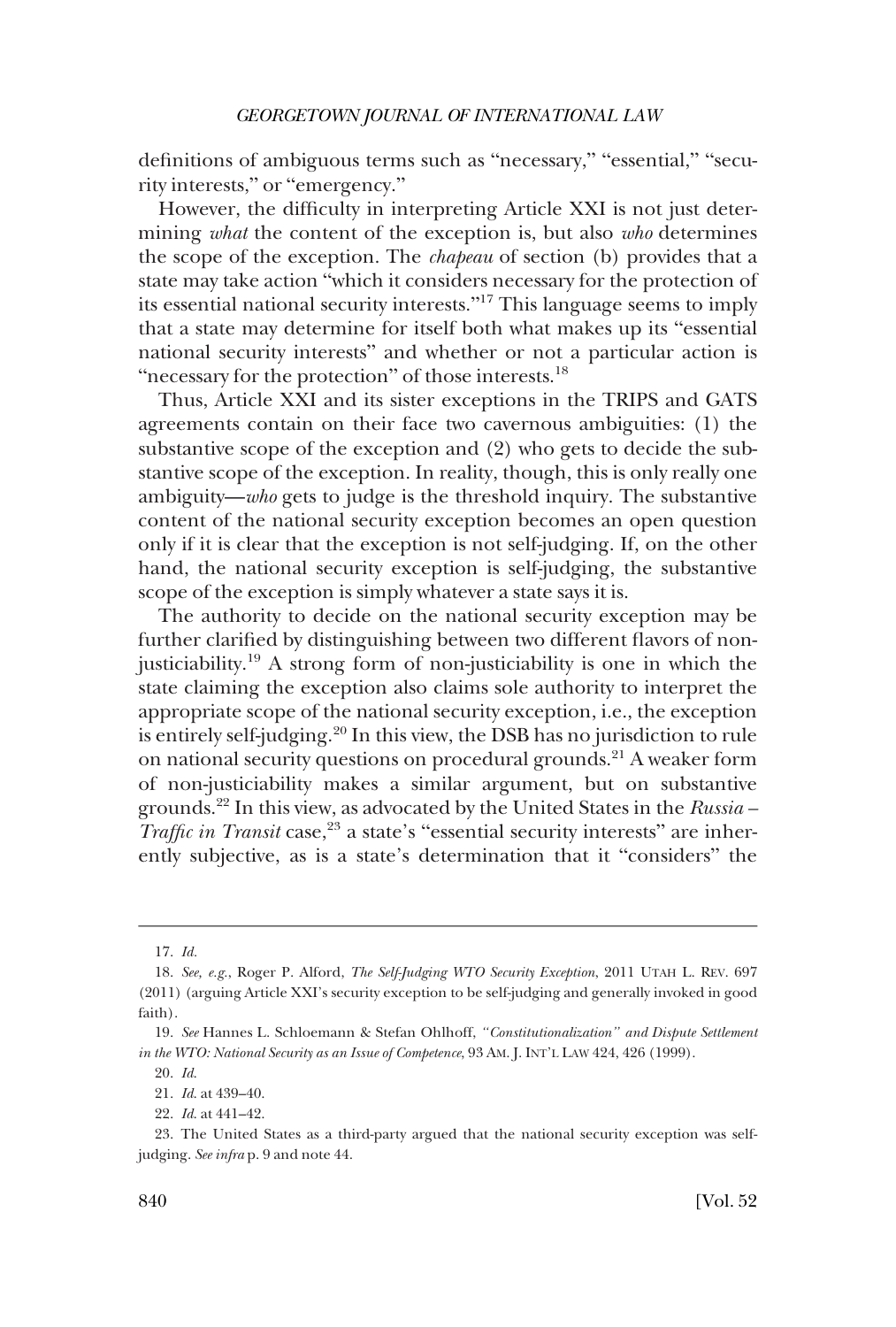action "necessary" for achieving that interest. $24$  Therefore, although the DSB theoretically has jurisdiction to consider an invocation of the national security exception, it must nevertheless defer to the invoking state on the substantive interpretation of the exception. Despite the theoretical distinction between the strong and weak forms of non-justiciability, the effect is fundamentally the same: the DSB cannot question a state's invocation of the national security exception.

However, this interpretation of Article XXI and its sister provisions poses risks to the efficacy of the global trading order.25 An entirely selfjudging (or even merely non-justiciable) national security exception has the potential to become a free-floating escape clause from WTO commitments.26 A world where each state interprets the content of Article XXI for itself threatens to "emasculate the rules of liberal trade order."<sup>27</sup>

The contrary view holds that Article XXI is justiciable. First, the text of Article XXI(b) is ambiguous, particularly concerning the relationship of the provision's *chapeau* to the substantive enumeration in subparagraphs (i)-(iii). Proponents of non-justiciability hold that the language of the *chapeau* ("which it *considers* necessary" [emphasis added]) implies an entirely self-judging, subjective interpretation of Article XXI(b). However, it is also possible to read the *chapeau* to be entirely self-contained, i.e., not applying to the enumeration in subparagraphs (i)-(iii). Indeed, according to some commentators, this is the more plausible reading of Article XXI(b) considering the context of GATT 1994.28 First, there is nothing in the text of Article XXI that suggests it is not subject to the ordinary requirements under the Vienna Convention on the Law of Treaties that treaties be read "in good faith" and consistent with the "object and purpose" of the treaty.<sup>29</sup> A free-floating escape clause from WTO and GATT commitments

<sup>24.</sup> GATT 1994, *supra* note 7, art. XXI; *see also* Schloemann & Ohlhoff, *supra* note 19, at 441– 42.

<sup>25.</sup> Alford, *supra* note 18, at 702.

<sup>26.</sup> *See, e.g.*, Mona Pinchis-Paulsen, *Trade Multilateralism and U.S. National Security: The Making of the GATT Security Exception*, 41 MICH. J. OF INT'L LAW 109, 114, 115 (2020).

<sup>27.</sup> David D. Knoll, *The Impact of Security Concerns Upon International Economic Law*, 11 SYRACUSE J. INT'L L. & COM. 567, 587 (1984) (unilateral interpretation of Article XXI would "emasculate the rules of liberal trade order").

<sup>28.</sup> *See* Schloemann & Ohlhoff*, supra* note 19, at 438–39; *Pinchis-Paulsen, supra* note 26, at 115; Dapo Akande & Sope Williams, *International Adjudication of National Security Issues: What Role for the WTO?*, 43 VA. J. INT'L L. 365, 391–92.

<sup>29.</sup> Vienna Convention on the Law of Treaties, art. 31(1), May 23, 1969, 1155 UNTS 331 [hereinafter VCLT].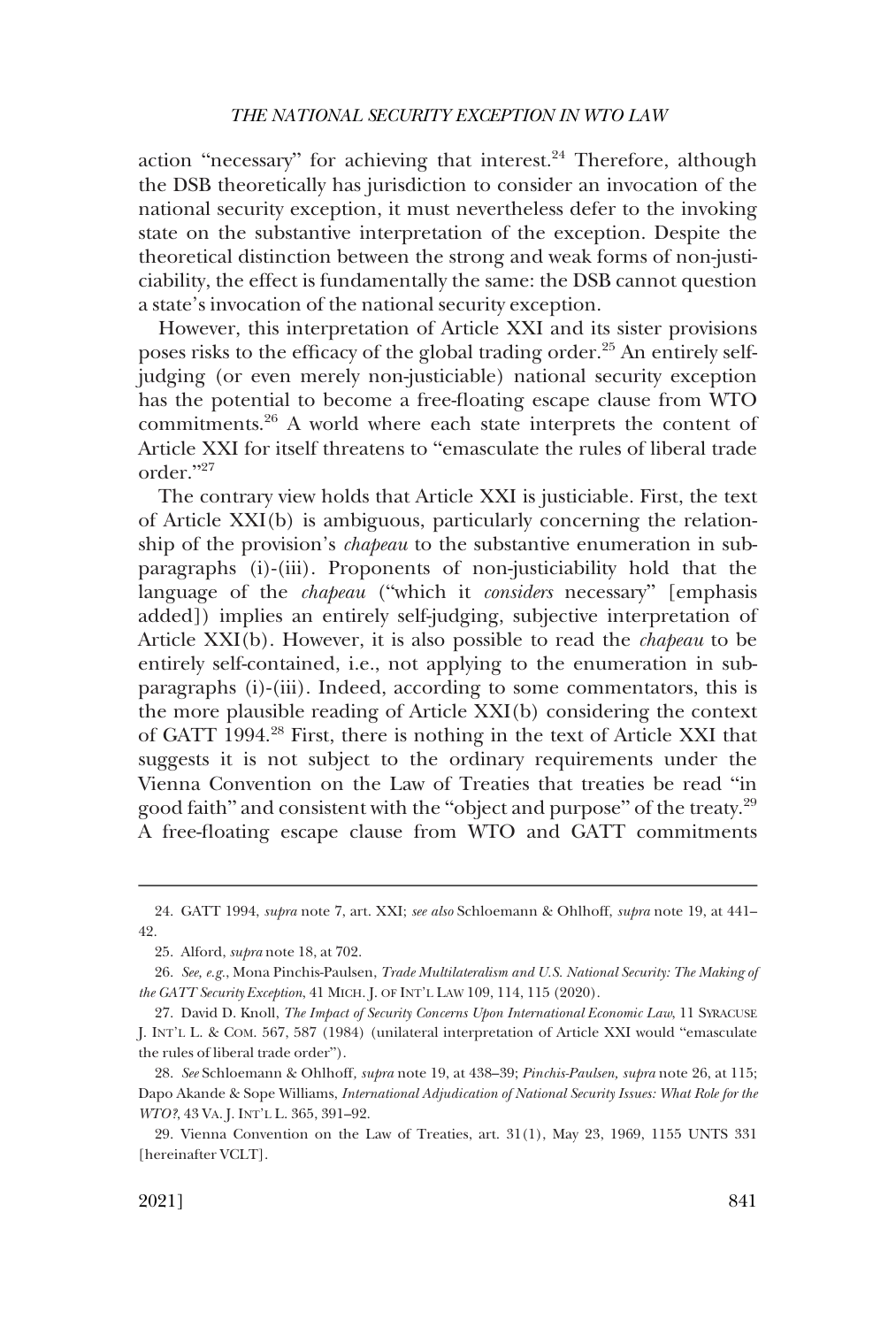<span id="page-7-0"></span>would be inconsistent with the "object and purpose" of GATT 1994, namely, to promote a multilateral system of law-based rules underpinning a global regime of free trade. Second, the *travaux préparatoires* of the provision, which may be used as a supplemental method of interpretation in international law, provide additional support for a narrower reading of Article XXI.<sup>30</sup> At the time the original GATT 1947 was being discussed, the United States, which proposed the original national security exception, $31$  feared that it would "permit anything under the sun,"<sup>32</sup> and consequently drafted Article XXI to prevent such an outcome (even if the United States has inconsistently applied this interpretation in practice).33 Thus, the ambiguity of Article XXI (b), in this view, resolves in favor of justiciability.

### III. NATIONAL SECURITY IN WTO PANEL DECISIONS

Until very recently, the discussion concerning the national security exception was largely academic, fought out in the pages of law reviews and not the hearing rooms of Geneva. The national security exception was rarely invoked and even more rarely adjudicated. Indeed, the DSB had not authoritatively considered the meaning or scope of the national security exception. However, over the past two years, DSB panels have issued two reports concerning the national security exception: one in 2019 in *Russia – Measures Concerning Traffic in Transit,*34 and another in 2020 in *Saudi Arabia – Measures Concerning the Protection of Intellectual Property Rights.*35 These two decisions form the basis of an inchoate national security trade jurisprudence. It is likely that they will not be the last such cases, given the collision of trade and national security concerns in today's geopolitical environment. Thus, explaining the two panel decisions is critical to understanding future disputes at the intersection of trade and national security.

<sup>30.</sup> *Id.* art. 32.

<sup>31.</sup> Mona Pinchis-Paulsen, *supra* note 26, at 116 (2020) (referring to the United States as the "main architect" of the national security exception).

*See* Alford, *supra* note 18, at 699 (citing U.N., Econ. & Soc. Council, Preparatory Comm. of 32. the U.N. Conference on Trade & Emp't, Thirty-Third Meeting of Commission A, at 20, U.N. Doc. E/PC/T/A/PV/33 (1947) (Mr. Leddy on behalf of the United States) [http://www.wto.org/](http://www.wto.org/gatt_docs/English/SULPDF/90240170.pdf) [gatt\\_docs/English/SULPDF/90240170.pdf](http://www.wto.org/gatt_docs/English/SULPDF/90240170.pdf)).

<sup>33.</sup> *See* Pinchis-Paulsen, *supra* note 26, at 116–28.

<sup>34.</sup> *Russia–Traffic in Transit*, *supra* note 8.

<sup>35.</sup> *Saudi Arabia–Intellectual Property*, *supra* note 9.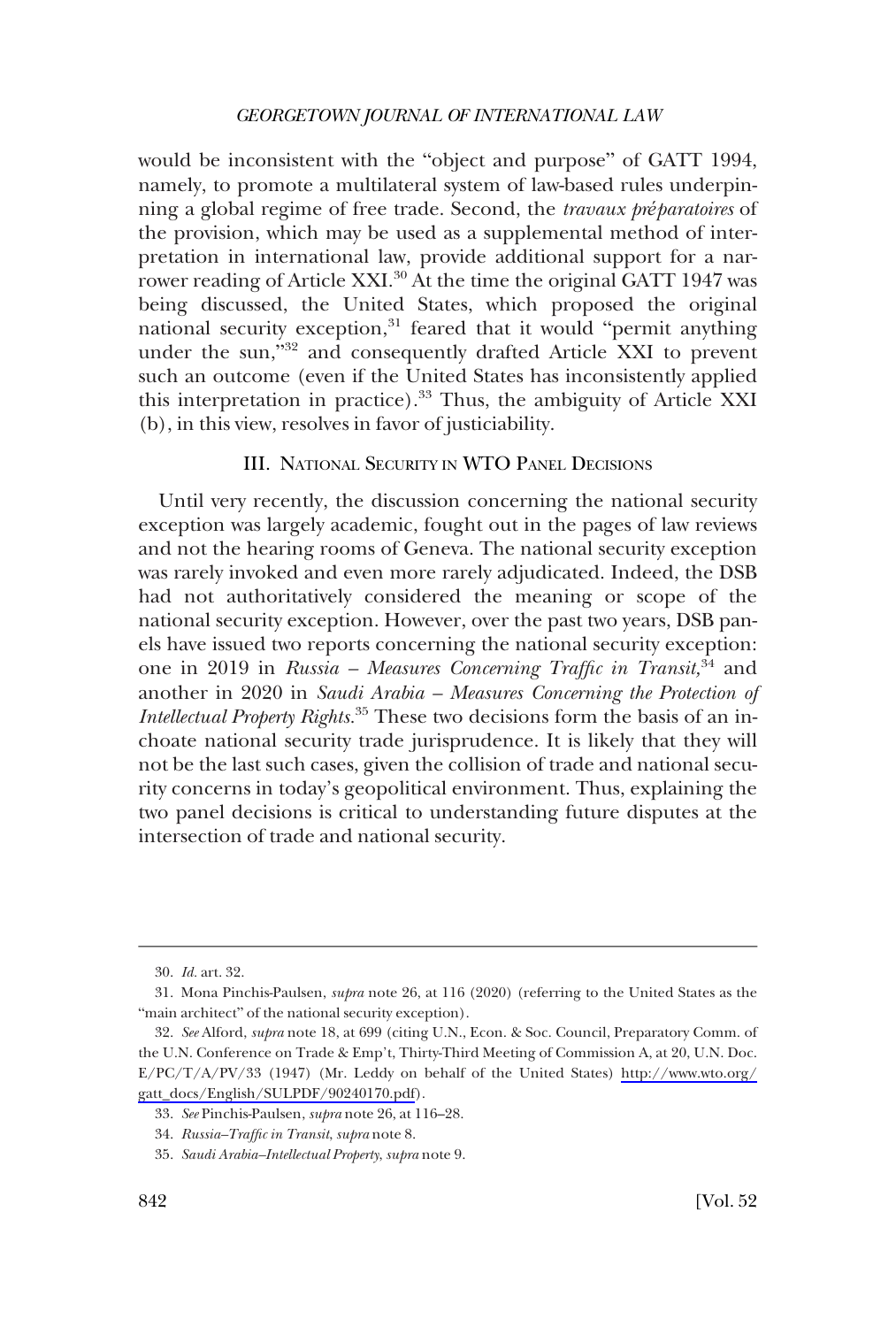<span id="page-8-0"></span>Prior to these two cases, the national security exception lay largely dormant, with only sporadic consideration at the supranational level.<sup>36</sup> Under GATT 1947, the practice of the GATT hewed to a reserved approach, largely refraining from interpreting state invocation of Article XXI. Most notably, in *United States* – *Trade Measures Affecting Nicaragua* (1985), a GATT panel considered the validity of the United States' imposition of a trade embargo on Nicaragua. The United States invoked Article XXI(b)(iii) in its defense, arguing that the terms of Article XXI prevented the panel from reviewing any invocation of the national security exception.<sup>37</sup> The panel punted on the substantive question of whether the U.S. invocation of Article XXI(b) was justified, finding that the matter was not in the panel's terms of reference.<sup>38</sup> The *United States* – *Nicaragua* decision was emblematic of the general approach of refraining from adjudicating invocations of the national security exception or simply letting disputes brought under Article XXI come to political settlements.<sup>39</sup> After the conclusion of the Uruguay Round in 1994, there was some speculation that the newly constituted DSB might consider the validity of the Helms-Burton Act, which imposed stringent restrictions on trade with Cuba for U.S. and foreign nationals, but the Act was never scrutinized by a DSB panel.<sup>40</sup>

### A. *Russia – Measures Concerning Traffic in Transit*

It was not until *Russia – Traffic in Transit*, adopted in 2019, that a DSB panel decided on the merits of an Article XXI defense. The case considered Russian restrictions on the transit of Ukrainian goods through Russian territory towards their end markets in Central Asia. Russia's

<sup>36.</sup> *See, e.g.*, Pinchis-Paulsen, *supra* note 26, at 111; Tania Voon, *The Security Exception in WTO Law: Entering a New Era*, 113 AM. J. INT'L L. UNBOUND 45, 45 (2019).

<sup>37.</sup> Panel Report, *United States–Trade Measures Affecting Nicaragua*, GATT Doc. L/6053,  $\parallel$  5.2 (Oct. 13, 1986) (unadopted), [https://www.wto.org/gatt\\_docs/English/SULPDF/91240197.pdf](https://www.wto.org/gatt_docs/English/SULPDF/91240197.pdf). 38. *Id.* ¶ 5.3.

<sup>39.</sup> *See, e.g.*, Contracting Parties Decision, *U.S. Export Restrictions (Czechoslovakia)*, 2 B.I.S.D. 28 (June 8, 1949) (rejecting that "the United States had failed to carry out its obligations under the Agreement through its administration of the issue of export licenses"); Communication of the European Community, Australia, and Canada, *Trade Restrictions Affecting Argentina Applied for Noneconomic Reasons,* GATT Doc. L/5319/Rev.1 (May 18, 1982) (avoiding establishment of a panel through discussions); Panel Report, *United States–Imports of Sugar from Nicaragua*, GATT Doc. L/ 5607, ¶¶ 3.10, 4.7 (Mar. 13, 1984) (finding U.S. in violation of GATT Art. XIII(2) but declining to review invocation of Art. XXI); Communication from Yugoslavia, *Trade Measures Against Yugoslavia for Non-Economic Reasons*, GATT Doc. L/6945, 2–3 (Nov. 26, 1991) (action suspended due to uncertainty over continued existence of Yugoslavia).

<sup>40.</sup> Cuban Liberty and Democratic Solidarity (Libertad) Act of 1996, Pub. L. No. 104–14, 110 Stat. 785; *see also* Schloemann & Ohlhoff, *supra* note 19, at 425.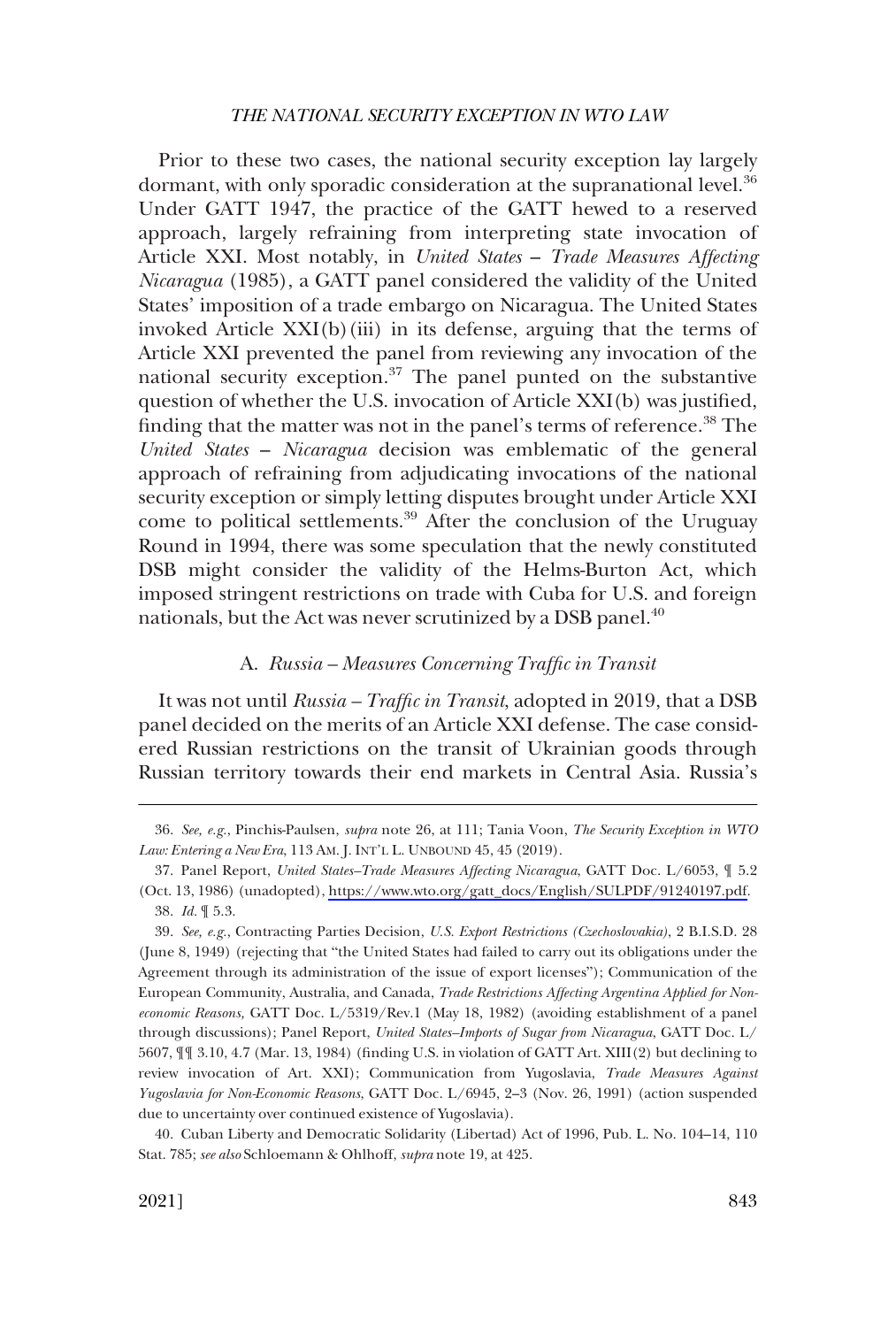blockade of Ukrainian goods in transit came amid broader tensions between Ukraine and Russia stemming from the Euromaidan protest movement in Ukraine, including Russia's annexation of Crimea and an ongoing struggle between Ukraine and Russian-backed separatists in Ukraine's eastern Donetsk and Luhansk regions.<sup>41</sup>

Ukraine claimed that the transit restrictions violated Article V(2) of GATT 1994, which guarantees "freedom of transit" through the territory of other contracting parties.<sup>42</sup> Russia invoked Article XXI(b)(iii), arguing that the panel did not have jurisdiction to review the national security exception.<sup>43</sup> In other words, Russia maintained that Article XXI was self-judging.<sup>44</sup> The United States, as a third party, argued that although Article XXI may not be self-judging, it is a non-justiciable matter, akin to a "political question."<sup>45</sup>

Examining the text, object and purpose, and negotiating history of the provision, the panel rejected both of these arguments. $46$  First, it found that the *chapeau* of Article XXI(b) was self-contained; that is, the "which it considers" language in the *chapeau*, relied upon for the nonjusticiability argument, does not apply to the enumeration of specific instances contained in subparagraphs  $(i)$ - $(iii)$ .<sup>47</sup> The language of each of the subparagraphs—"relating to" for (i) and (ii) and "taken in time of" for (iii)—supports the proposition that they describe an objective relationship and not a subjective determination.<sup>48</sup> Similarly, it would be inconsistent with the object and purpose of the GATT to interpret Article XXI subjectively because doing so would "subject[] the existence of a Member's GATT and WTO obligations to a mere expression of the unilateral will of that member."49 Lastly, the negotiating history and *travaux préparatoires* of GATT 1994 indicate that the contracting parties—particularly the United States, which was the primary sponsor of the exception—did not intend it to be a unilateral escape clause

<sup>41.</sup> *Russia–Traffic in Transit*, *supra* note 8, ¶¶ 7.5–7.19.

<sup>42.</sup> *Id.* ¶ 7.2 (referencing GATT 1994, *supra* note 7, art. V(2)).

<sup>43.</sup> *Russia –Traffic in Transit*, *supra* note 8, ¶ 7.4.

<sup>44.</sup> *Id.* ¶ 7.57.

<sup>45.</sup> *Id.* ¶ 7.103.

<sup>46.</sup> The panel did not distinguish between the arguments that the Article is self-judging or merely non-justiciable, finding that these interpretations have the same effect. *Id.* 

<sup>47.</sup> *Id.* ¶ 7.82.

<sup>48.</sup> *Id.* ¶¶ 7.69, 7.70, 7.77, 7.79.

<sup>49.</sup> *Id.* ¶ 7.79 (defining the object and purpose of the GATT as being "to promote the security and predictability of the reciprocal and mutually advantageous arrangements and the substantial reduction of tariffs and other barriers to trade").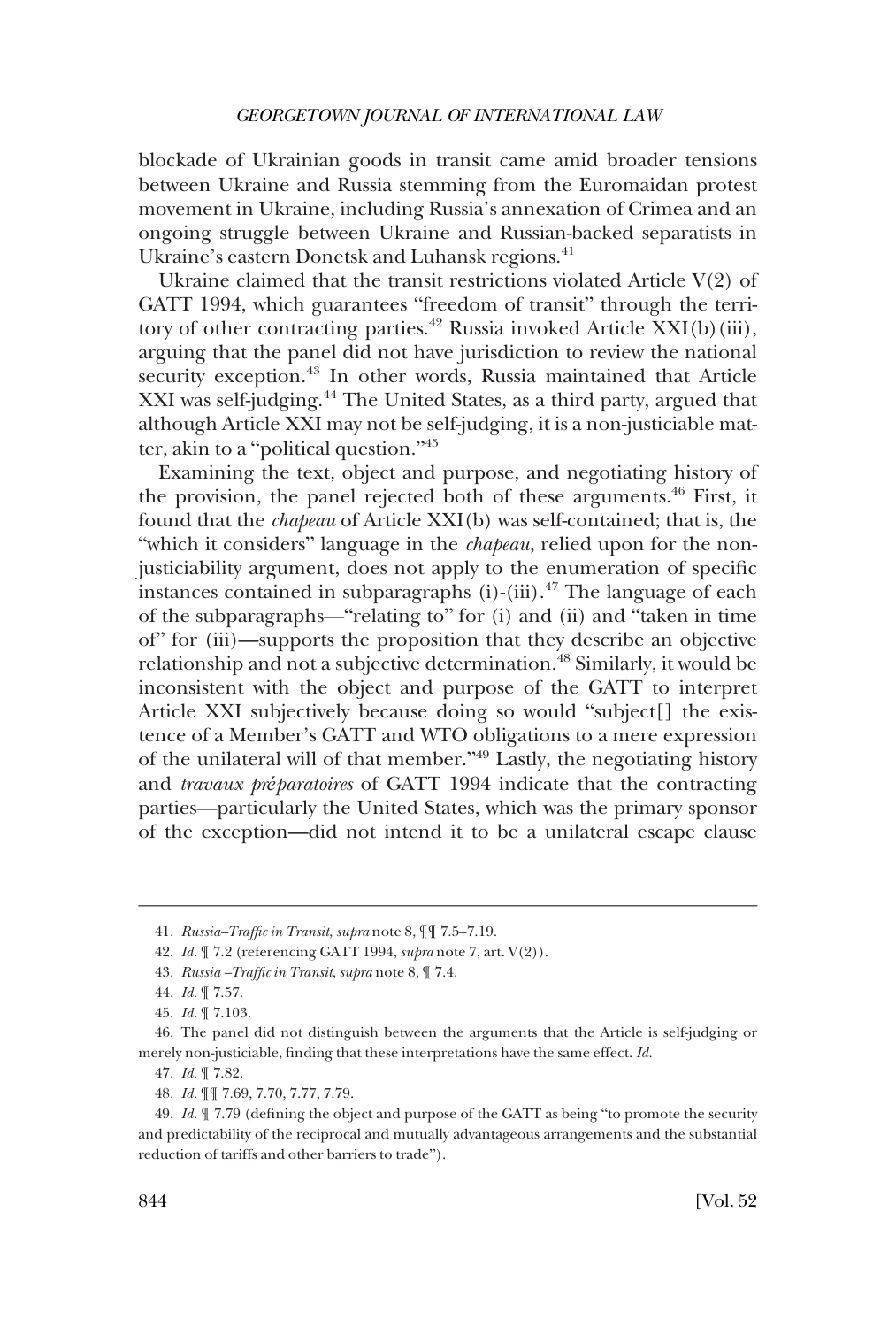from WTO commitments.<sup>50</sup> Thus, DSB panels have the authority to review invocations of Article XXI.<sup>51</sup>

Having found that the invocation of Article XXI(b) was justiciable, the panel evaluated the substantive merits of Russia's claim. In doing so, the panel distinguished between the *chapeau* of Article XXI(b) ("necessary for the protection of its essential security interests") and the text of Article XXI(b)(iii) ("taken in time of war or other emergency").52 As it did in finding that Article XXI was justiciable, the panel found that the existence of "war or other emergency" is an objective question.53 It defined "war or other emergency" as "a situation of armed conflict, or of latent armed conflict, or of heightened tension or crisis, or of general instability engulfing or surrounding a state."<sup>54</sup>

On the other hand, under the *chapeau* of Article XXI(b), it is left "to every member to define what it considers to be its essential security interests," qualified by the requirement that such consideration be made in good faith.<sup>55</sup> Thus, the named security interest must be actually "essential"56 and must not be used to circumvent the state's obligations under GATT 1994.57 Nevertheless, the definition of essential security interests, while not subjective, is still deserving of deference. Thus, to withstand scrutiny, a state must articulate its essential security interests "sufficiently enough to demonstrate their veracity."<sup>58</sup> Similarly, regarding the fit between its stated interests and the chosen means, the state must demonstrate a minimum requirement of plausibility; namely, that the relationship between the means and ends is "not implausible."<sup>59</sup>

Applying this framework to the case at hand, the panel found that an emergency objectively existed between Russia and Ukraine, a situation that the U.N. had deemed as involving armed conflict. $60$  Given the existence of this situation, and of mutual sanctions between Russia and Ukraine, "[t]he measures at issue cannot be regarded as being so remote from, or unrelated to, the 2014 emergency, that it is implausible

50. *Id.* ¶¶ 7.83–7.100. 51. *Id.* ¶¶ 7.102–7.104. 52. *Id.*  53. *Id.* ¶ 7.82. 54. *Id.* ¶¶ 7.76, 7.111. 55. *Id.* ¶¶ 7.131–7.132. 56. *Id.* ¶ 7.130. 57. *Id.* ¶ 7.133. 58. *Id.* ¶ 7.134. 59. *Id.* ¶ 7.138. 60. *Id.* ¶ 7.122.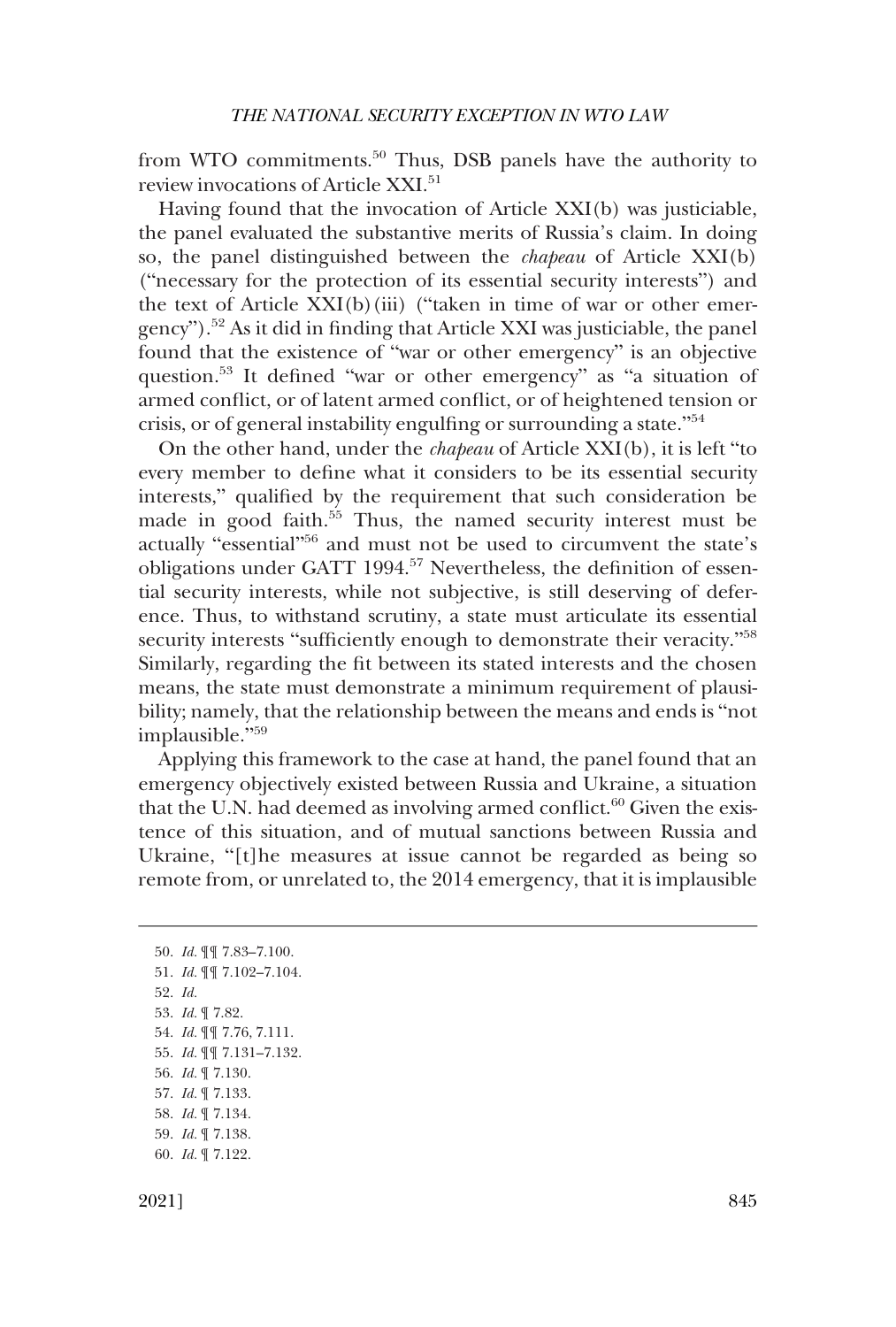<span id="page-11-0"></span>that Russia implemented the measures for the protection of its essential security interests arising out of that emergency."<sup>61</sup> Notably, this held true even though Russia had not articulated the essential security interests "that it considers the measures at issue are necessary to protect."<sup>62</sup> The mere existence of a state of armed conflict was enough to render the essential security interests of Russia cognizable.<sup>63</sup>

# B. *Saudi Arabia – Measures Concerning the Protection of Intellectual Property Rights*

In *Saudi Arabia – Intellectual Property Rights*, 64 a DSB panel considered the legality of measures taken by Saudi Arabia with regard to certain Qatari broadcasters under the TRIPS Agreement.65 Leading up to the challenged measures, Qatar and Saudi Arabia were engaged in a diplomatic dispute, leading to the severance of relations with Qatar by Saudi Arabia and several other states, including the United Arab Emirates, Bahrain, and Egypt.<sup>66</sup> Qatar alleged that shortly after this time, Saudi Arabia began to implement a "scheme of coercive economic measures against Qatar."67 In connection with that scheme, Qatar alleged that Saudi Arabia had permitted piracy of sports broadcasts licensed to Qatari media conglomerate beIN Media Group by Saudi broadcast pirate beoutQ (a play on beIN standing for "be out Qatar").<sup>68</sup> Specifically, Qatar alleged two primary measures by Saudi Arabia in violation of the TRIPS Agreement: (1) "anti-sympathy" measures that imposed penalties on Saudi lawyers who represented Qatari nationals (effectively preventing beIN from securing legal representation necessary to enforce its intellectual property rights) and (2) Saudi Arabia's failure to subject beoutQ's blatant piracy to criminal penalties. $69$  In response, Saudi Arabia invoked the security exception contained in Article 73(b) of the TRIPS Agreement, arguing that its actions were justified because they were necessary to protect Saudi Arabia's essential security interests.70

<sup>61.</sup> *Id.* ¶ 7.145.

<sup>62.</sup> *Id.* ¶ 7.136.

<sup>63.</sup> *Id.* ¶ 7.137.

<sup>64.</sup> *Saudi Arabia–Intellectual Property Rights*, *supra* note 9.

<sup>65.</sup> TRIPS Agreement, *supra* note 10.

<sup>66.</sup> *Saudi Arabia–Intellectual Property Rights*, *supra* note 9, ¶ 2.16.

<sup>67.</sup> *Id.* ¶ 2.18.

<sup>68.</sup> *Id.* ¶¶ 2.30–2.45.

<sup>69.</sup> *Id.* ¶ 2.47.

<sup>70.</sup> *Id.* ¶¶ 3.3–3.4.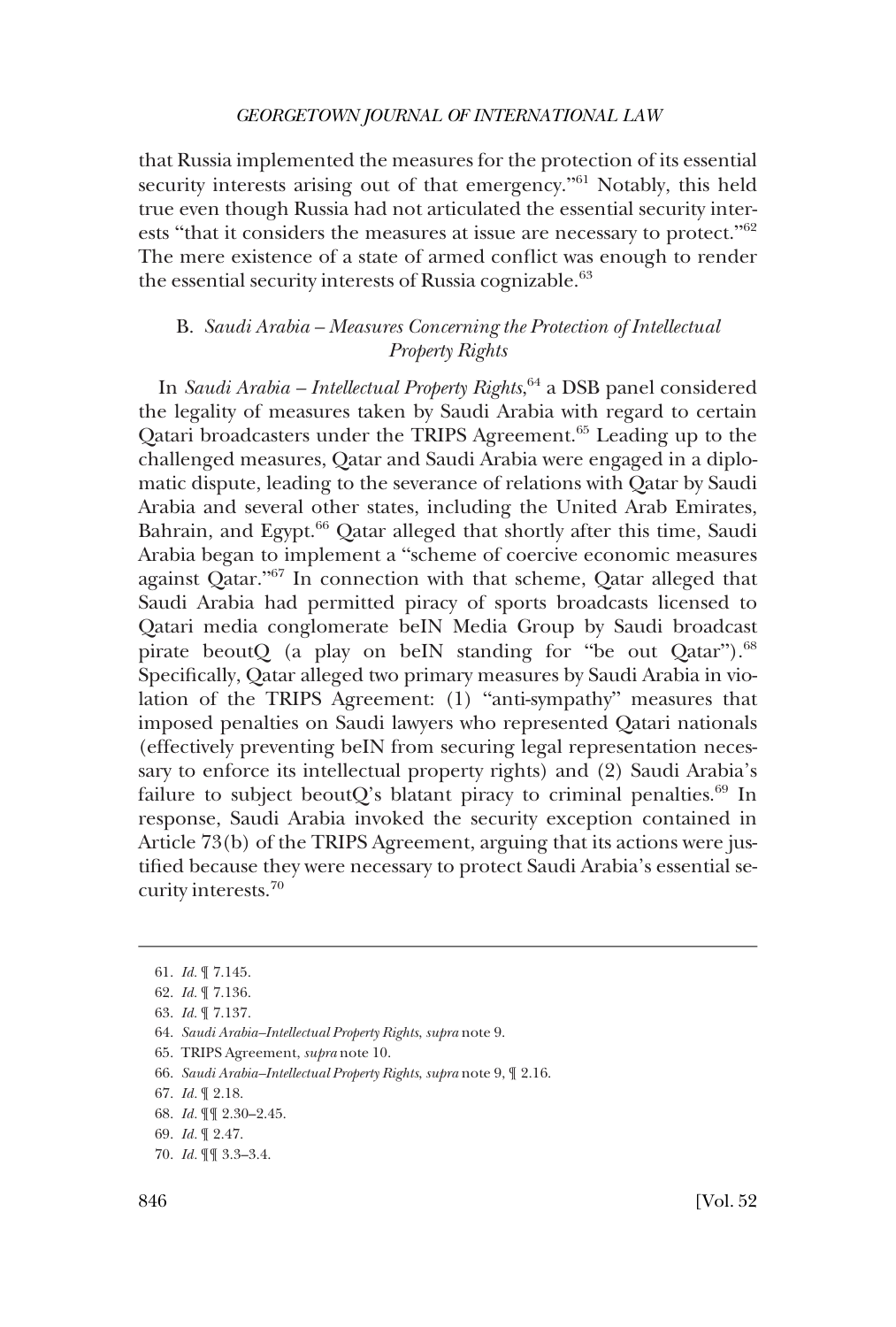Noting that the text of TRIPS Article 73(b) was identical to that of GATT Article XXI(b), the panel applied the same analytical framework as the *Russia – Traffic in Transit* panel did.71 The *Saudi Arabia – Intellectual Property Rights* panel boiled this framework down into four parts:

a. whether the existence of a "war or other emergency in international relations" has been established in the sense of subparagraph (iii) to Article 73(b);

b. whether the relevant actions were "taken in time of" that war or other emergency in international relations;

c. whether the invoking Member has articulated its relevant "essential security interests" sufficiently to enable an assessment of whether there is any link between those actions and the protection of its essential security interests; and

d. whether the relevant actions are so remote from, or unrelated to, the "emergency in international relations" as to make it implausible that the invoking Member considers those actions to be necessary for the protection of its essential security interests arising out of the emergency.<sup>72</sup>

Applying this framework to the facts at hand, the panel found that, as an initial matter, the severance of all diplomatic and economic ties between Saudi Arabia and Qatar constituted "the ultimate State expression of the existence of an emergency in international relations"73 and that the measure taken by Saudi Arabia therefore occurred during that ongoing emergency.74 Second, the panel found that Saudi Arabia had sufficiently stated its essential security interest in protecting itself "from the dangers of terrorism and extremism" to overcome the threshold of "minimally satisfactory" articulation, noting that this requirement was "not a particularly onerous one, and is appropriately subject to limited review by a panel."<sup>75</sup>

<sup>71.</sup> *Id.* ¶ 7.241. 72. *Id.* ¶ 7.242. 73. *Id.* ¶ 7.259. 74. *Id.* ¶¶ 7.269–7.270. 75. *Id.* ¶¶ 7.280–7.282.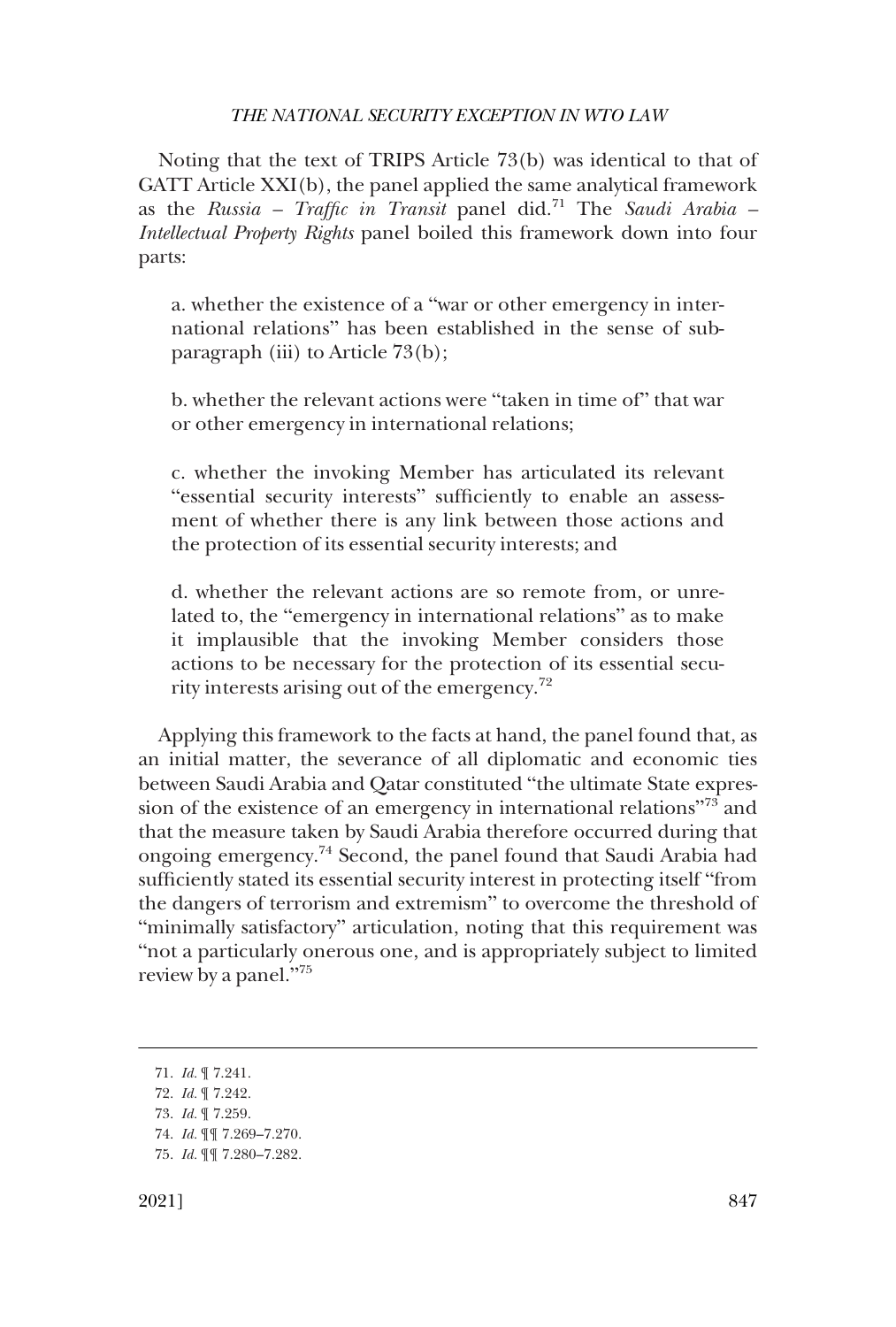<span id="page-13-0"></span>Lastly, on the question of fit between means and ends, the panel distinguished the anti-sympathy measures preventing Qatari nationals like beIN from seeking remedies in Saudi courts from Saudi Arabia's nonapplication of criminal procedures and penalties to beoutQ. The antisympathy measures, the panel found, met "a minimum requirement of plausibility in relation to the proffered essential security interests, i.e., that they are not implausible as measures protective of these interests."<sup>76</sup> These measures were minimally plausible because they might be seen as part of "Saudi Arabia's umbrella policy of ending or preventing any form of interaction with Qatari nationals" resulting from the break in relations between the two states, even though Saudi Arabia did not claim this as part of its essential security interests.77 However, the non-application of criminal procedures and penalties to beoutQ were not covered by Article 73(b) because there was no minimally plausible connection that could be stated between "Saudi Arabia's stated essential security interests and its authorities' non-application of criminal procedures and penalties to beoutQ."<sup>78</sup>

### C. *Common Features of WTO Panel Decisions*

Taken together, *Russia – Traffic in Transit* and *Saudi Arabia – Intellectual Property Rights* share certain common features that may be seen as forming the basis of an inchoate WTO national security jurisprudence. This common approach rests on four pillars.

First, both cases make clear that invocations of the national security exception are unequivocally justiciable. This finding, first articulated in *Russia – Traffic in Transit* and reaffirmed in *Saudi Arabia – Intellectual Property Rights*, resolved a longstanding interpretive question about the function of Article XXI that had not been definitively addressed since the conclusion of the GATT in 1947. This principle alone cements the status of the two panel decisions as landmark cases in WTO jurisprudence.

Second, the substantive subparagraphs of Article XXI(b) and 73(b) are subject to objective analysis. Although both cases dealt exclusively with actions "taken in time of war or emergency," the reasoning of each panel demonstrates that the same sort of objective review would extend to actions taken relating to "fissionable materials" or "relating to "arms ... and other materials ... for the purpose of supplying a military

<sup>76.</sup> *Id.* ¶ 7.288 (quoting *Russia–Traffic in Transit*, ¶ 7.138).

<sup>77.</sup> *Id.* ¶ 7.286.

<sup>78.</sup> *Id.* ¶ 7.289.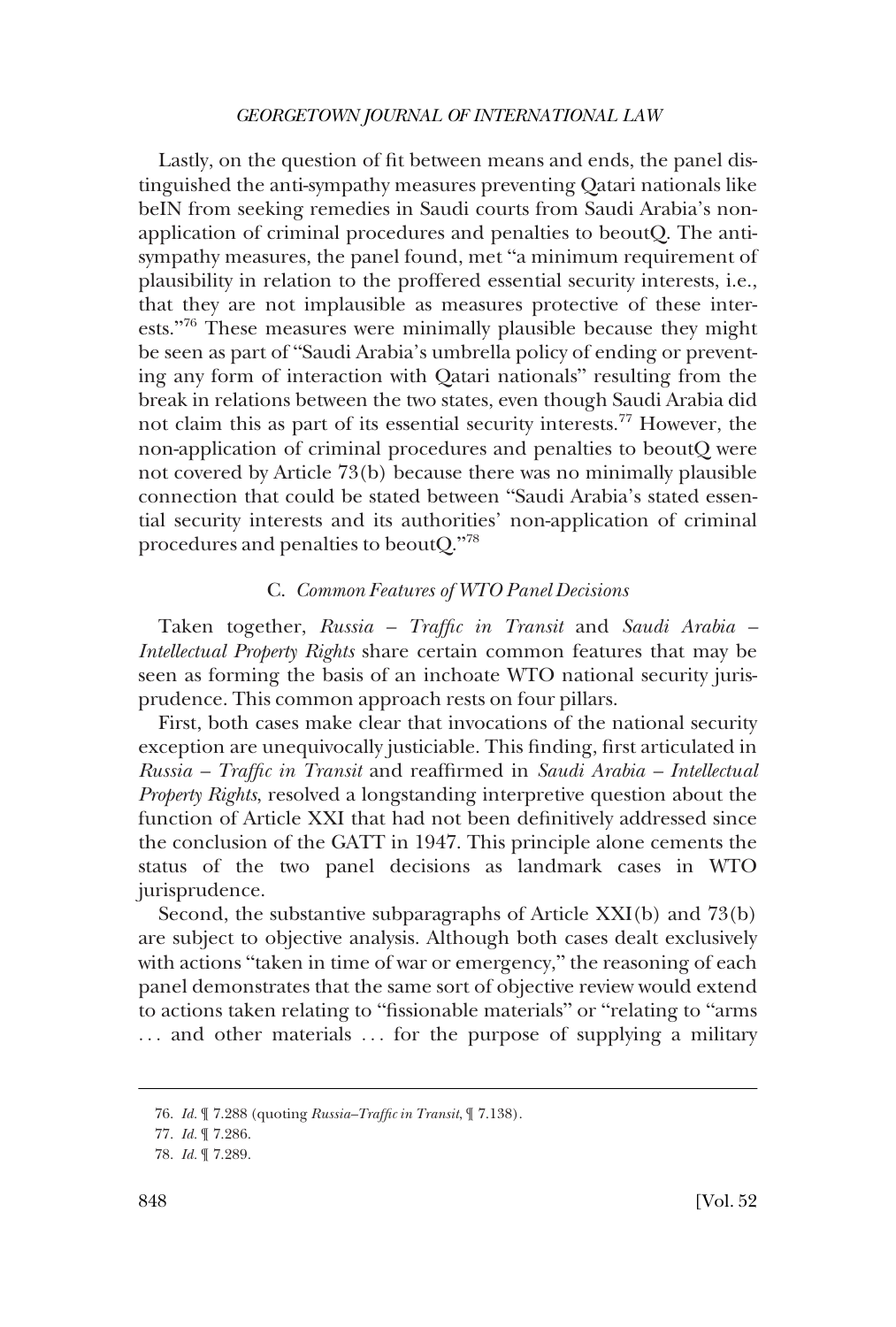<span id="page-14-0"></span>establishment." Although it is not clear what substantive definition would apply to either of these categories, it is clear that they are nevertheless subject to objective analysis.

Third, in evaluating a state's invocation of its "essential security interests," the panels demonstrated substantial deference to the invoking parties. Indeed, Russia managed to skirt by this requirement without actually specifying what its essential interests were. Similarly, the panel did not scrutinize the factual basis of Saudi Arabia's proffered interest in preventing terrorist attacks stemming from Qatar.

Fourth, the panels extended a similarly forgiving deference with respect to the fit between proffered interests and chosen actions, requiring only that actions taken are "not implausible" given the stated security interests. As the panel explained in the Saudi Arabia case, this standard is equivalent to a "minimum requirement of plausibility."

# IV. THE BIFURCATED APPROACH OF THE RUSSIA & SAUDI ARABIA PANELS

Although it is useful to note the through-lines of the *Russia–Traffic in Transit* and *Saudi Arabia–Intellectual Property Rights* panel decisions, the consistencies in the two panels' stated approaches do not tell the whole story of how these panels actually adjudicated the national security exception. Between the lines of the two decisions, there is a dichotomy between the panels' stated "formal" approach and the "practical" approach the panels actually applied. This bifurcated approach leaves open a zone of ambiguity in three key requirements of the "formal" approach: (i) the articulation of essential security interests, (ii) good faith, and (iii) the fit between states means and accomplished ends.

# A. *Articulation of Essential Security Interests*

Both panels elided over the requirement that states claiming the broad exemption of Article XXI must actually articulate their essential security interests. Under the standard set out in the *Russia* case and affirmed in the *Saudi Arabia* case, the state claiming an essential security interest must articulate that essential security interest "sufficiently enough to demonstrate [its] veracity" in order to pass the good faith requirement.79 Although the panels made clear that this is not a particularly onerous requirement, it still contains significant indeterminacy. It does not specify whether the veracity of a claimed security interest is determined by an objective inquiry into the reasonableness of a state holding such a security interest or a subjective inquiry into the state's

<sup>79.</sup> *Russia–Traffic in Transit*, *supra* note 8, ¶ 7.134.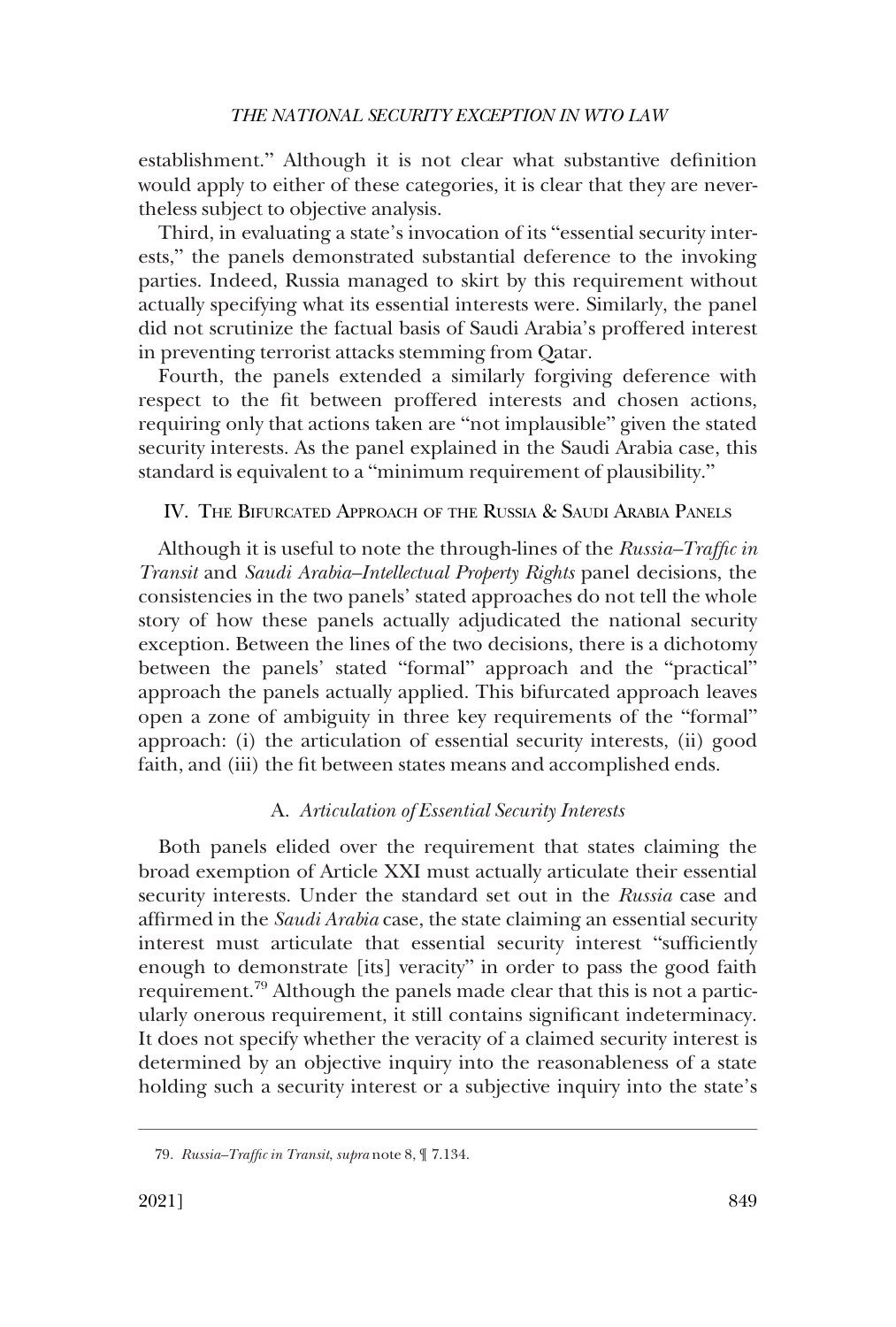<span id="page-15-0"></span>actual security interests. Nor does the requirement specify what sort of a showing is sufficient to demonstrate the veracity of a stated security interest.

Because the rule stated by the panels is so indeterminate, the only way to determine what the panel had in mind is to look to the operation of the rule in practice. In *Russia–Traffic in Transit*, Russia argued that Article XXI was entirely self-judging, and consequently did not try to justify its actions by referencing an essential security interest. Nevertheless, the panel ignored its own articulation requirement in upholding Russia's actions, reasoning that the existence of a state of armed conflict between Russia and Ukraine was enough to infer that Russia had an essential security interest at stake.<sup>80</sup>

The *Saudi Arabia* case differs slightly from the *Russia* case, because unlike Russia, Saudi Arabia actually offered the panel a definition of its essential security interests, namely, an interest in preventing terrorism in Saudi Arabia, ostensibly of Qatar's doing. Yet, instead of evaluating Saudi Arabia's articulated security interest, the panel devised its own by looking to the nature of the "emergency" between Saudi Arabia and Qatar (in this case the severing of diplomatic and trade relations). Looking to the state of emergency, rather than Saudi Arabia's stated interest, the panel found that Saudi Arabia's essential security interest was implied by a general policy of non-intercourse with Qatar. As in the *Russia* case, the *Saudi Arabia* panel looked not to what Saudi Arabia *said*, but to what it *did.* 

The two panel decisions leave the test of essential security interests on shaky ground. Both panels affirmed in theory the principle that a state must make some minimum showing to demonstrate the veracity of its claimed essential security interest. In practice, however, both panels ignored this principle. Instead, the panels looked to the existence of "war or other emergency" to infer the existence of essential security interests relevant to the invoking parties' claims. Which of the two approaches might apply in future cases is uncertain.

# B. *Good Faith Requirement*

Both panel decisions left open the question of how the good faith requirement applies to a state's invocation of its essential security interests. In both *Russia–Traffic in Transit* and *Saudi Arabia–Intellectual Property Rights*, the DSB panel found that a state's definition of its essential security interest still requires that the interest be justified by the

<sup>80.</sup> *Id.*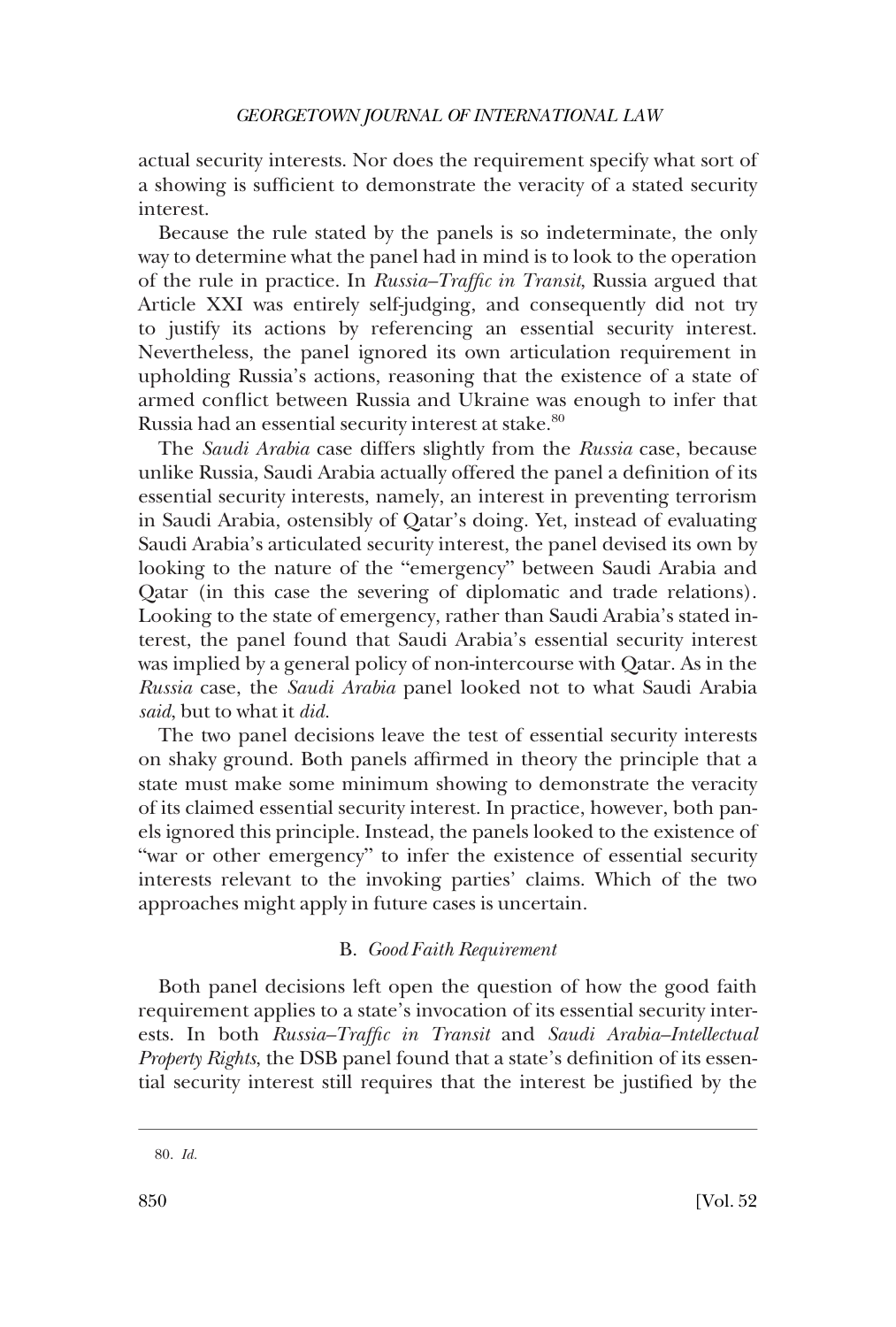general principle of good faith demanded by the Vienna Convention on the Law of Treaties.81 In doing so, the panels stopped short of saying that a state's assertion of essential security interests for Article XXI purposes is entirely self-judging, reserving the right to some modicum of review of a state's professed essential security interests. This requirement of good faith announced by the panels pairs naturally with the theoretical requirement that the state invoking the Article XXI national security exception must adequately articulate its essential security interests for the panel to recognize its claim of exemption.

But, as with the articulation requirement, the panels did not inquire into whether Russia and Saudi Arabia were acting in good faith when they invoked Article XXI. This seems particularly puzzling in light of the underlying facts beneath the claims. In the *Russia* case, Russia unilaterally annexed Crimea and sent both materiel and personnel support to separatists in the Ukrainian regions of Donetsk and Luhansk, instigating the crisis.82 Although the *Saudi Arabia* case was not quite as flagrant as the Russia example, the Saudi-led strategy of isolating Qatar by cutting off diplomatic relations and imposing a trade embargo on the Gulf nation was widely seen as an overreaction in the global community, with even stalwart Saudi allies like the United States exerting diplomatic pressure for Saudi Arabia to back off.<sup>83</sup>

The panels' decisions not to ascribe fault for the underlying causes of each case are perhaps understandable. Because the panels based their practical definition of essential security interests on the objective existence of "war or other emergency" under Article XXI(b)(iii), making a determination of good faith is entirely dependent on whether a state of "war or other emergency," in fact, existed. It would have been strange for the panels to set out "objective" criteria for the existence of "war or other emergency" under XXI(b)(iii) but then question the

<sup>81.</sup> VCLT, art. 31(1), *supra* note 29.

Andre Higgins, Michael R. Gordon & Andrew E. Kramer, *Photos Link Masked Men in East*  82. *Ukraine to Russia*, N.Y. TIMES (Apr. 20, 2014), [https://www.nytimes.com/2014/04/21/world/](https://www.nytimes.com/2014/04/21/world/europe/photos-link-masked-men-in-east-ukraine-to-russia.html)  [europe/photos-link-masked-men-in-east-ukraine-to-russia.html.](https://www.nytimes.com/2014/04/21/world/europe/photos-link-masked-men-in-east-ukraine-to-russia.html)

<sup>83.</sup> Initially, the Trump administration was careful not to broach criticism of the Saudi-led coalition. Indeed, one report suggests that former Secretary of State Rex Tillerson was fired, in part, because of his efforts to prevent Saudi Arabia from escalating into a hot war with Qatar. Alex Emmons, *Saudi Arabia Planned to Invade Qatar Last Summer. Rex Tillerson's Efforts to Stop it May Have Cost Him His Job*, THE INTERCEPT (Aug. 1, 2018, 7:00 AM), [https://theintercept.com/2018/08/](https://theintercept.com/2018/08/01/rex-tillerson-qatar-saudi-uae/) [01/rex-tillerson-qatar-saudi-uae/.](https://theintercept.com/2018/08/01/rex-tillerson-qatar-saudi-uae/) However, the Trump administration changed course and has more recently tried to broker a settlement between the feuding Gulf States. *Pompeo Says Trump Administration Eager for End to Gulf Rift*, REUTERS (Sept. 15, 2020, 5:03 PM), [https://www.reuters.](https://www.reuters.com/article/gulf-crisis-qatar-usa-int/pompeo-says-trump-administration-eager-for-end-to-gulf-rift-idUSKBN26530O) [com/article/gulf-crisis-qatar-usa-int/pompeo-says-trump-administration-eager-for-end-to-gulf](https://www.reuters.com/article/gulf-crisis-qatar-usa-int/pompeo-says-trump-administration-eager-for-end-to-gulf-rift-idUSKBN26530O)[rift-idUSKBN26530O.](https://www.reuters.com/article/gulf-crisis-qatar-usa-int/pompeo-says-trump-administration-eager-for-end-to-gulf-rift-idUSKBN26530O)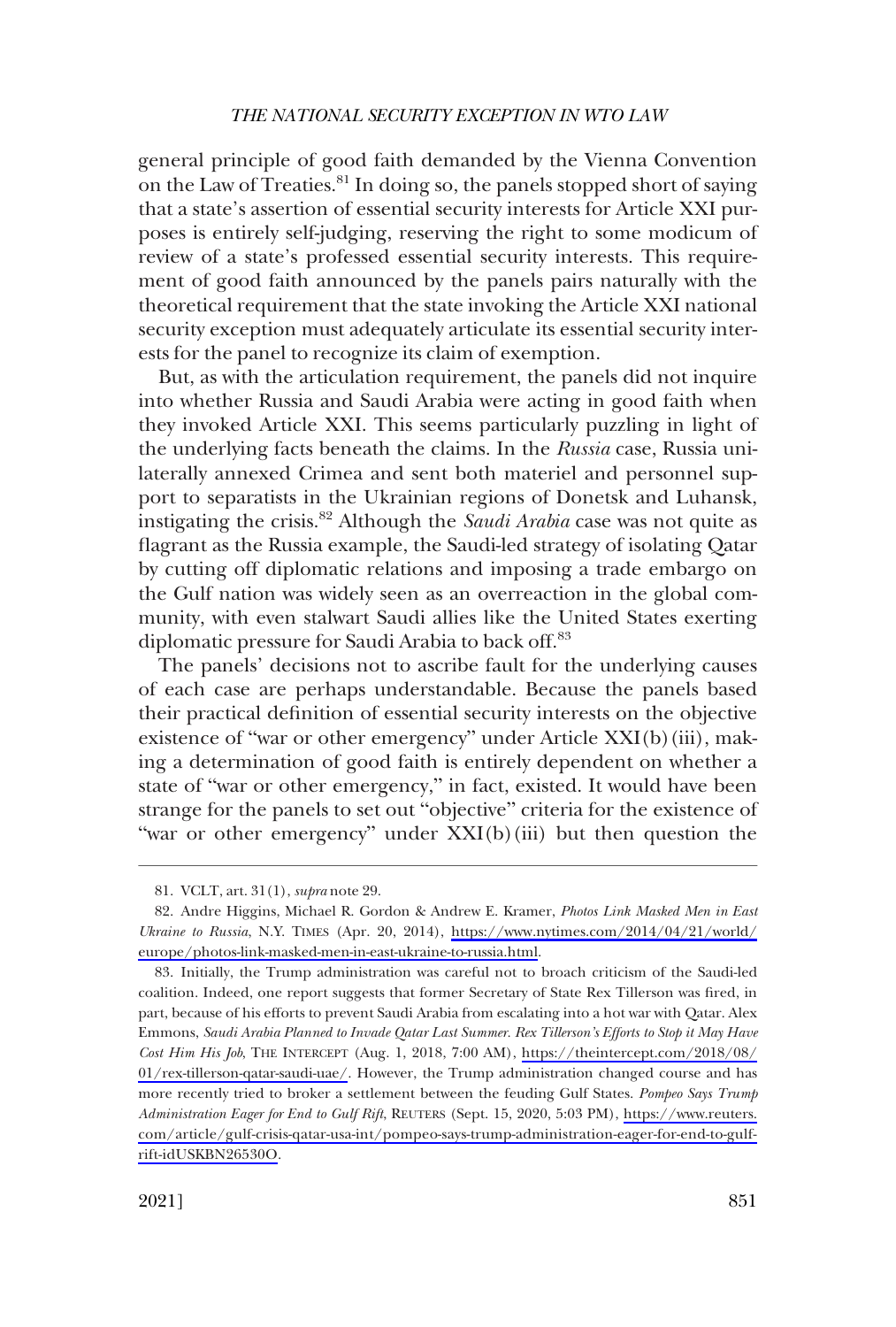<span id="page-17-0"></span>validity of essential security interests emerging from that emergency under the *chapeau* of XXI(b). Moreover, ascribing fault likely would have attracted political attacks on the WTO from countries who would see such blame-casting as squarely outside the judicial role.

But the panels would be in no such bind if they had actually required Russia or Saudi Arabia to articulate an essential security interest. In other words, actually requiring good faith would only be strange under the panels' deferential identification of essential security interests with the mere existence of war or other emergency in international relations.

Thus, it seems the panels had a bifurcated approach when it came to requiring good faith in the invocation of Article XXI. As with the scope of "essential security interests," whether the good faith requirement actually applies to Article XXI depends on whether a future panel is applying the test that was articulated or the test that was actually applied in *Russia–Traffic in Transit* and *Saudi Arabia–Intellectual Property*.

### C. *Means-Ends Fit*

The bifurcated approach to "essential security interests" and the good faith requirement necessarily has an effect on the means-end fit applied by the panels. The fit analysis, as articulated in *Russia*–*Traffic in Transit*, demands only a "minimum requirement of plausibility."84 As summarized in the *Saudi Arabia* case, the fit analysis asks "whether the relevant actions are so remote from, or unrelated to, the 'emergency in international relations' as to make it implausible that the invoking Member considers those actions to be necessary for the protection of its essential security interests arising out of the emergency."<sup>85</sup>

Unlike with "essential security interest" and the good faith requirement, the application of this test in practice does not depart significantly from the articulation of the test given in the panel reports. However, the operation of the test in practice is altered as a result of the panels' deferential posture towards "essential security interests" and the good faith requirement.

As articulated in the *Saudi Arabia* case, the fit analysis claims to separately scrutinize (a) the stated interests and (b) the connection between stated interests and chosen means. In reality, though, this is collapsed into a single inquiry, namely, whether the action taken is justified by *any* interest conceivably inferred from the underlying situation. If there

<sup>84.</sup> *Russia–Traffic in Transit*, *supra* note 8, ¶. 7.138.

<sup>85.</sup> *Saudi Arabia–Intellectual Property Rights*, *supra* note 9, ¶ 7.242.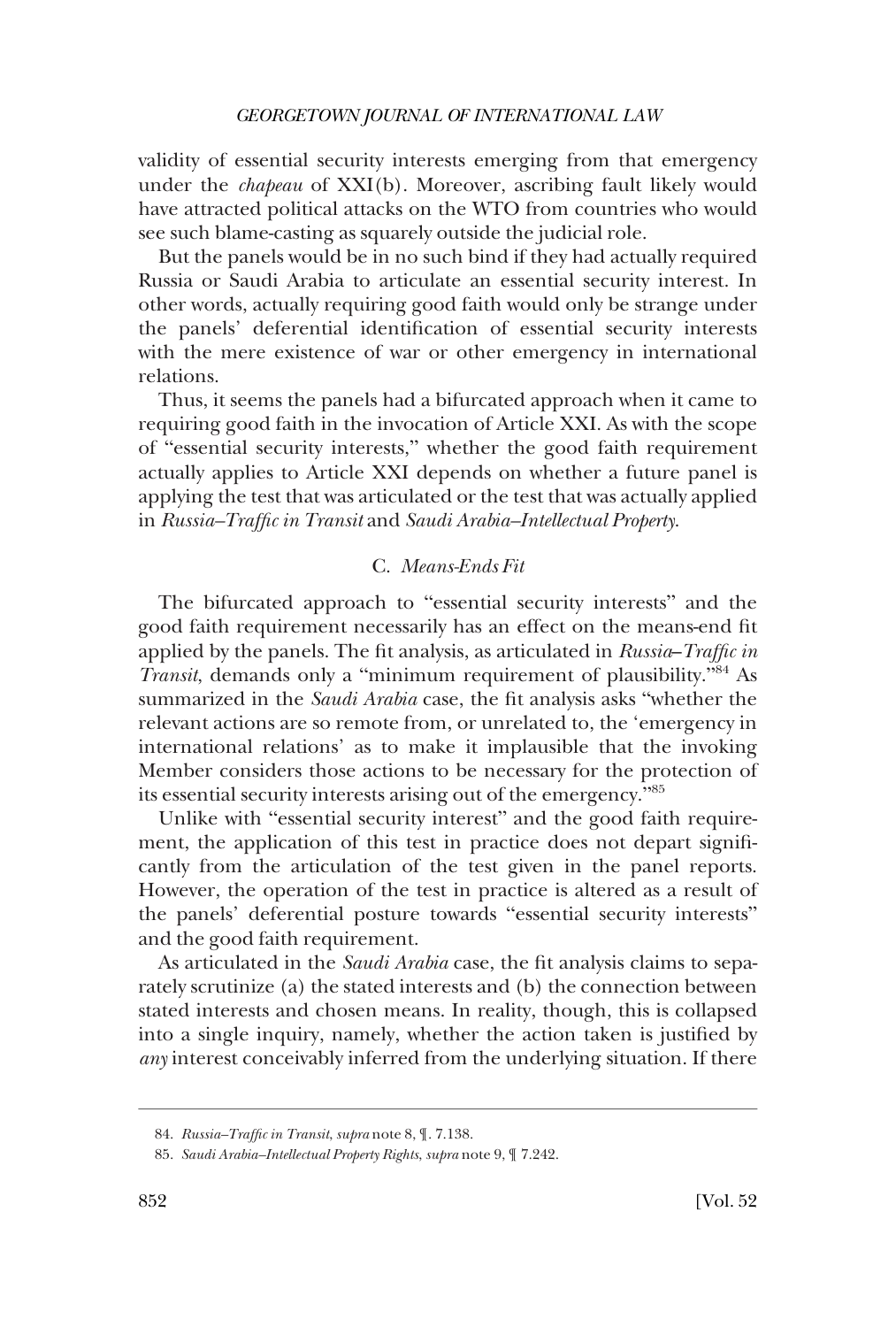is any conceivable basis for the action taken, the panel will find the action covered by the Article XXI national security exception. This approach is not tied to any specific articulation of good-faith essential security interests because the party invoking the exception need not articulate any such interest in the first place.

As a result, the test is far less stringent in practice than it is in theory (not that it is very stringent in theory to begin with). Whereas the theoretical test (as articulated in the panel decisions) resembles a sort of four-step rational basis standard, the test in practice more closely resembles a two-step *conceivable* basis standard. First the court asks whether a state of affairs objectively exists under the substantive subparagraphs of Article XXI(b), i.e., whether the action taken actually relates to (i) fissionable material, (ii) military equipment and personnel, or (iii) a state of war or other emergency in international relations. Second, if the action objectively relates to one of these categories, the panel will find the action covered by Article XXI if the objectively existing state of affairs implies some conceivable basis for taking the action.

The *Saudi Arabia* case provides a useful illustration of this test in action because it upheld Saudi Arabia's anti-sympathy measures but struck down its non-prosecution measures under this standard. The anti-sympathy measures aimed at Qatari nationals were covered by Article XXI because the breakdown in relations between Saudi Arabia and Qatar made it plausible that Saudi Arabia would want to institute a general policy of non-intercourse with Qatari nationals (even though Saudi Arabia did not articulate this as an interest). The anti-sympathy measures were therefore rationally related to the general policy of nonintercourse. The non-prosecution measures, however, were not covered by Article XXI because there was no reason why the diplomatic dispute between Saudi Arabia and Qatar would give Saudi Arabia a reason not to prosecute a blatant case of digital piracy. In other words, there was no plausible basis by which Saudi Arabia could justify its decision not to prosecute beoutQ even with the expansive definition of essential security interests so generously supplied by the panel.

In this manner, the *Russia* and *Saudi Arabia* tests applied a far less stringent approach than they claimed to be applying. The gap between theory and practice creates a zone of ambiguity for future panels applying the national security exception. A future panel applying the test articulated in the *Russia* and *Saudi Arabia* cases thus may come to a different conclusion than a panel that seeks to replicate the practical approach taken in the two decisions. Therefore, future panels will have a significant space for judicial discretion in deciding cases that fall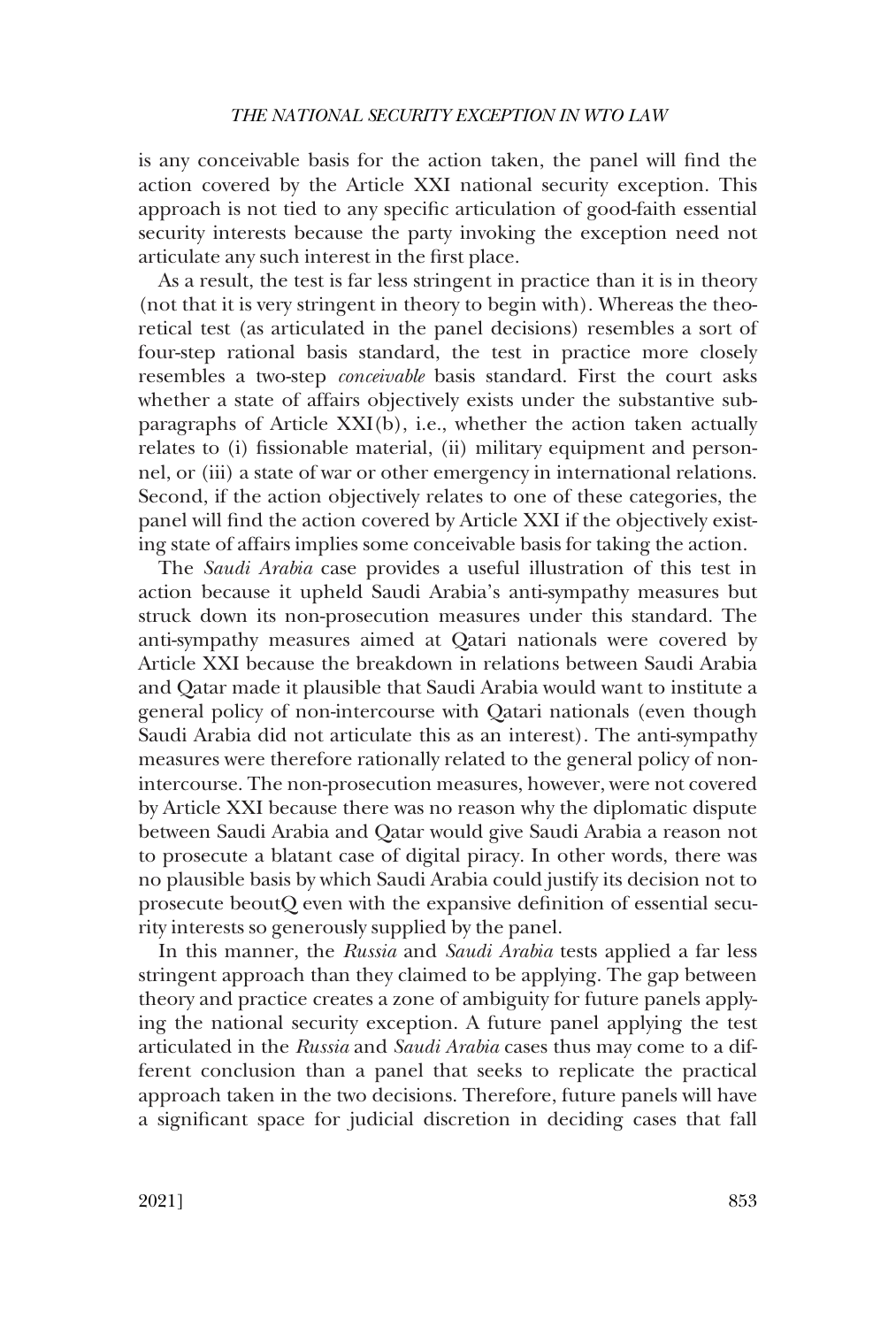<span id="page-19-0"></span>within the zone of ambiguity created by the *Russia* and *Saudi Arabia*  decisions.

# V. PATHS FORWARD FOR THE NATIONAL SECURITY EXCEPTION

The decisions in *Russia–Traffic in Transit* and *Saudi Arabia–Intellectual Property Rights* answered critical questions surrounding the Article XXI security exception. In the *Russia* case, the DSB panel established that claims of exemption made under Article XXI are justiciable, although it upheld Russia's claim. In the *Saudi Arabia* case, a DSB panel for the first time refused to apply Article XXI to a claimed exemption. Together, the panel decisions demonstrate that the DSB can and will review claims brought under Article XXI, albeit under a highly deferential standard of review.

Despite the path-breaking nature of the panel decisions, they left as many questions open as they answered. The two cases are likely only the first step into the murky waters of Article XXI jurisprudence. The indeterminacies left open by the panel decisions will have to be resolved by practice. Which path future WTO panels decide to take is not entirely clear. Ordinarily, it would have been possible to appeal the *Russia* and *Saudi Arabia* cases to the WTO Appellate Body for a more definitive ruling. However, the United States has blocked new additions to the Appellate Body over criticisms about the Appellate Body's "judicial activism,"<sup>86</sup> a move that has left the body without the three members necessary to form a quorum.<sup>87</sup> Accordingly, the Appellate Body is functionally moribund. The panel decisions in the *Russia* and *Saudi Arabia* cases are all that future panels will have to guide them.

The indeterminacies of the *Russia* and *Saudi Arabia* decisions are not necessarily a bad thing from the perspective of future panels. The zone of ambiguity created by the gulf between the panels' stated approach and the approach they took in practice will provide future panels with a measure of discretion. Future panels looking to the *Russia* and *Saudi Arabia* decisions for guidance will be able to pick and choose between the more restrictive approach formally stated in the decisions and the

<sup>86.</sup> OFF. OF U.S. TRADE REPRESENTATIVE, 2019 TRADE POLICY AGENDA AND 2018 ANNUAL REPORT 6 (2019), [https://ustr.gov/sites/default/files/2019\\_Trade\\_Policy\\_Agenda\\_and\\_2018\\_Annual\\_](https://ustr.gov/sites/default/files/2019_Trade_Policy_Agenda_and_2018_Annual_Report.pdf) [Report.pdf.](https://ustr.gov/sites/default/files/2019_Trade_Policy_Agenda_and_2018_Annual_Report.pdf)

Understanding on Rules and Procedures Governing the Settlement of Disputes, art. 17(1), 87. Apr. 15, 1994, Marrakesh Agreement Establishing the World Trade Organization, Annex 2, 1869 U.N.T.S. 401 [hereinafter DSU] (establishing three-member quorum); Emre Parker, *"The WTO is in Crisis": Dispute Puts Global Trade Regulator at Risk*, WALL ST. J. (Dec. 9, 2019, 6:00 AM), [https://](https://www.wsj.com/articles/the-wto-is-in-crisis-dispute-puts-global-trade-regulator-at-risk-11575889201) [www.wsj.com/articles/the-wto-is-in-crisis-dispute-puts-global-trade-regulator-at-risk-11575889201](https://www.wsj.com/articles/the-wto-is-in-crisis-dispute-puts-global-trade-regulator-at-risk-11575889201)  (noting loss of quorum).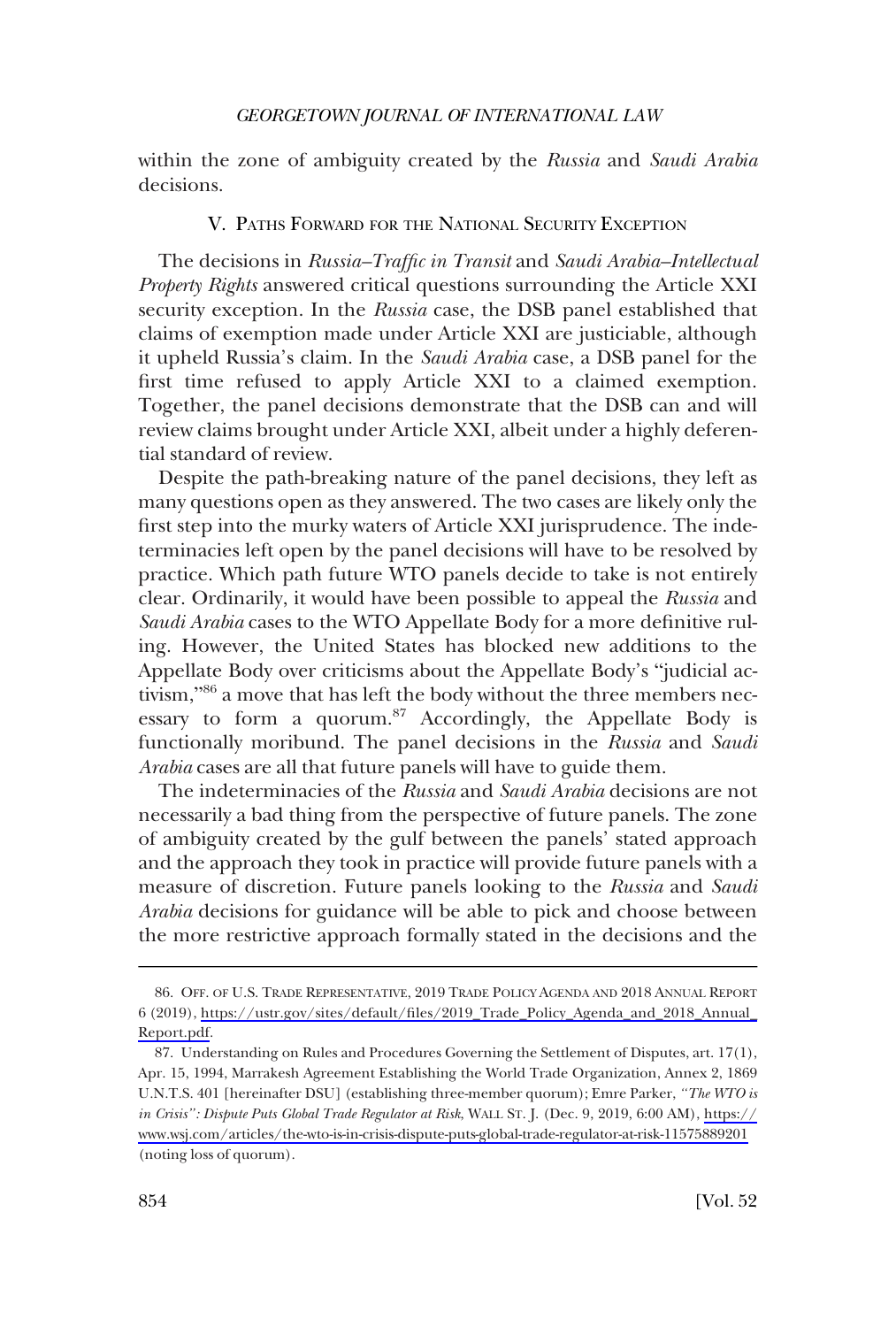<span id="page-20-0"></span>more deferential approach actually applied. Of course, a future panel is free to totally jettison the approach of the *Russia* and *Saudi Arabia*  panels.88 However, it seems unlikely that a future panel would do so because sticking to the prior decisions would seem to provide a future panel with enough discretion to rule either way, particularly in difficult cases.

Perhaps the most closely watched of the cases on the DSB Docket is *United States–Certain Measures on Steel and Aluminum*. This case, detailed below, provides a useful window into how a future WTO panel might choose to apply either the "formal" approach articulated in the *Russia*  and *Saudi Arabia* cases or the "practical" approach actually applied in those decisions and how the application of each approach may lead to differing outcomes.

# A. *Section 232 Tariffs*

Section 232 of the Trade Expansion Act of 1962 accords the President of the United States broad authority to place controls on imports for reasons of national security.89 Under Section 232, the Department of Commerce may initiate an investigation into whether an article "is being imported into the United States in such quantities or under such circumstances as to threaten to impair the national security."90 If the President concurs in Department of Commerce's finding that an article threatens national security, she may take action that she sees fit "to adjust the imports of the article and its derivatives so that such imports will not threaten to impair the national security."<sup>91</sup> Both the Department of Commerce and the President, in making their determinations, may give consideration to "domestic production needed for projected national defense requirements" and to "the impact of foreign competition on the economic welfare of individual

<sup>88.</sup> Article 11 of the DSU states that "a panel should make an objective assessment of the matter before it, including an objective assessment of the facts of the case and the applicability of and conformity with the relevant covered agreements." This language suggests that the decisions of DSB panels or of the Appellate body do not have precedential value. DSU, supra note 87, art. 11. In practice however, prior decisions by DSB panels and by the Appellate Body play an important role in informing future decisions. *See, e.g.*, James Bacchus & Simon Lester, *The Role of Precedent and the Role of the Appellate Body*, 54 J. WORLD TRADE 183, 184 (2020). U.S. objection to the treatment of prior WTO decisions as precedential is a major factor in the U.S. blockage of new additions to the Appellate Body. *Id*. at 185.

<sup>89. 19</sup> U.S.C. § 1862.

<sup>90. 19</sup> U.S.C. § 1862(b)(3)(A).

<sup>91. 19</sup> U.S.C. § 1862(c)(1)(A)(ii).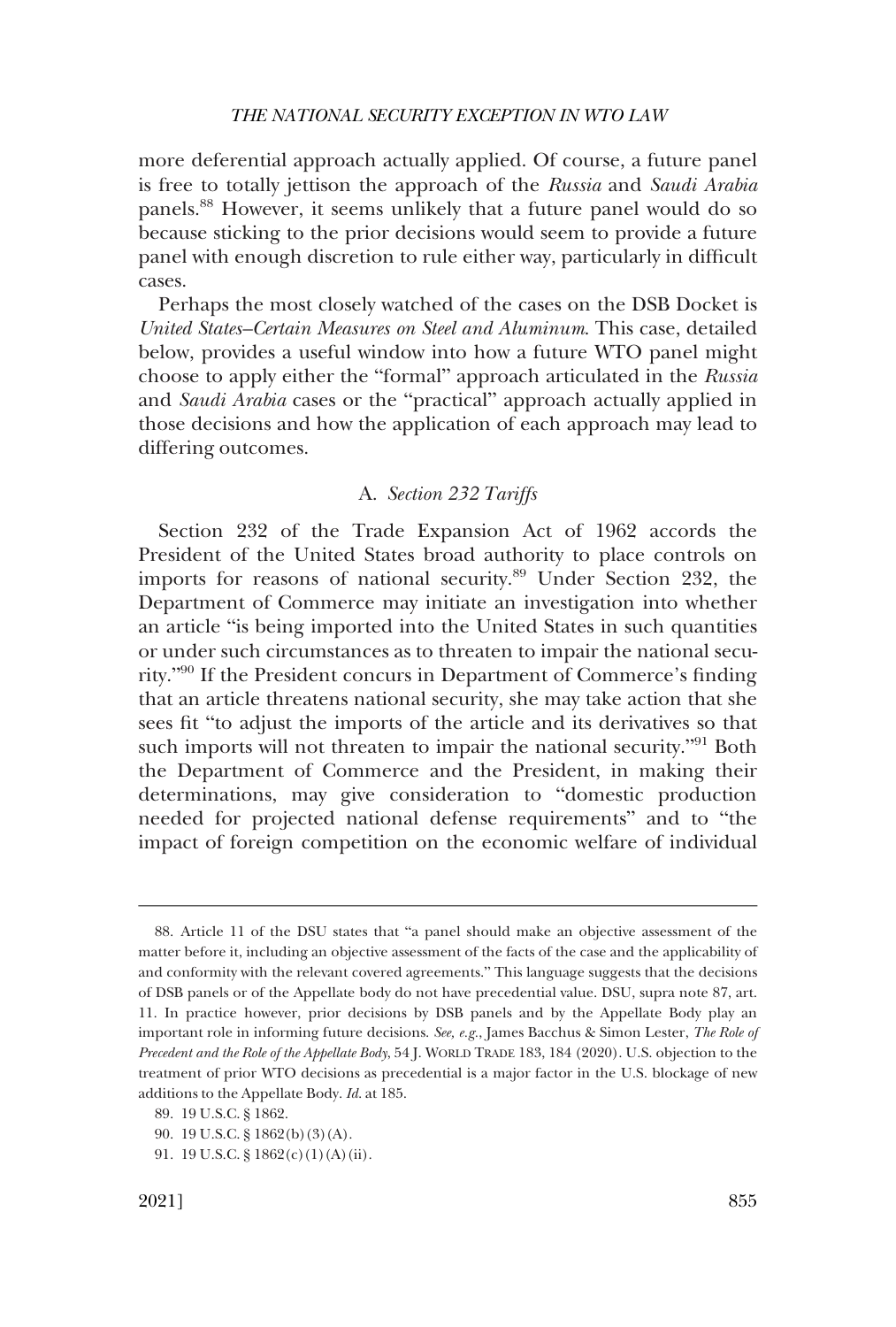domestic industries" if displacement of domestic industries by foreign imports threatens to impair national security.<sup>92</sup>

Over the course of Section 232's history, the Department of Commerce has produced reports on the national security effects of imports in eighteen instances, of which only five (excluding the steel and aluminum tariffs) resulted in action.<sup>93</sup> Prior to the Trump administration, Section 232 had fallen into disuse, with the last investigation having been conducted in 2001 (relating to iron ore and semi-finished steel).<sup>94</sup> However, Section 232 had a major resurgence under the Trump administration. President Trump campaigned on a pro-tariff agenda $^{95}$  and in office routinely noted his fondness for tariffs. $^{96}$ 

In January 2018, the Department of Commerce issued its reports finding that steel and aluminum imports harmed U.S. national security.<sup>97</sup> The reports determined that both steel and aluminum are necessary to meet national defense requirements and that imports of foreign steel and aluminum adversely impact the economic welfare of the U.S. steel and aluminum industries.<sup>98</sup> Pursuant to those reports, in March of 2018, President Trump imposed a 25% tariff on imported steel<sup>99</sup> and a

94. *Id.* 

*See* Reid J. Epstein & Colleen McCain Nelson, *Donald Trump Lays out Protectionist Views in*  95. *Trade Speech*, WALL ST. J., [https://www.wsj.com/articles/donald-trump-lays-out-protectionist](https://www.wsj.com/articles/donald-trump-lays-out-protectionist-views-in-trade-speech-1467145538)[views-in-trade-speech-1467145538](https://www.wsj.com/articles/donald-trump-lays-out-protectionist-views-in-trade-speech-1467145538) (Last updated June 28, 2016, 5:33 PM).

96. Donald J. Trump (@realDonaldTrump), TWITTER (July 24, 2018, 7:29 AM), [https://twitter.](https://twitter.com/realdonaldtrump/status/1021719098265362432?lang=en) [com/realdonaldtrump/status/1021719098265362432?lang=en](https://twitter.com/realdonaldtrump/status/1021719098265362432?lang=en) (proclaiming that "Tariffs are the greatest"); Donald J. Trump (@realDonaldTrump), TWITTER (Dec. 4, 2018, 10:03 AM), [https://](https://twitter.com/realDonaldTrump/status/) [twitter.com/realDonaldTrump/status/](https://twitter.com/realDonaldTrump/status/) 1069970500535902208 (stating "I am a tariff man").

97. BUREAU OF INDUS. AND SEC., U.S. DEP'T. OF COMMERCE, THE EFFECTS OF THE IMPORT OF STEEL ON THE NATIONAL SECURITY (JANUARY 11, 2018) [hereinafter Section 232 Steel Report]; BUREAU OF INDUS. AND SEC., U.S. DEP'T. OF COMMERCE, THE EFFECTS OF THE IMPORT OF ALUMINUM ON THE NATIONAL SECURITY (JANUARY 17, 2018) [hereinafter Section 232 Aluminum Report].

98. Section 232 Steel Report, *supra* note 97, at 55–57; Section 232 Aluminum Report, *supra*  note 97, at 104–06.

Adjusting Imports of Steel Into the United States, 83 Fed. Reg. 11625 (Mar. 8, 2018). The 99. Department of Commerce initially recommended a 24% tariff. Jennifer Jacobs, *Trump Favor's Commerce's Harshest Steel and Aluminum Tariffs, Sources Say*, BLOOMBERG (Feb. 23, 2018, 4:47 PM, updated February 24, 2018, 12:17 PM), [https://www.bloomberg.com/news/articles/2018-02-23/](https://www.bloomberg.com/news/articles/2018-02-23/trump-is-said-to-favor-stiffest-u-s-steel-aluminum-tariffs?utm_source=newsletter&utm_medium=email&utm_campaign=newsletter_axiossneakpeek&stream=top-stories)  [trump-is-said-to-favor-stiffest-u-s-steel-aluminum-tariffs?utm\\_source=newsletter&utm\\_medium=](https://www.bloomberg.com/news/articles/2018-02-23/trump-is-said-to-favor-stiffest-u-s-steel-aluminum-tariffs?utm_source=newsletter&utm_medium=email&utm_campaign=newsletter_axiossneakpeek&stream=top-stories) [email&utm\\_campaign=newsletter\\_axiossneakpeek&stream=top-stories.](https://www.bloomberg.com/news/articles/2018-02-23/trump-is-said-to-favor-stiffest-u-s-steel-aluminum-tariffs?utm_source=newsletter&utm_medium=email&utm_campaign=newsletter_axiossneakpeek&stream=top-stories) However, President Trump adjusted this figure upward to 25% because a round figure "sounded better." Jonathan

<sup>92. 19</sup> U.S.C. § 1862(d).

<sup>93.</sup> BUREAU OF INDUS. AND SEC., U.S. DEPT. OF COMMERCE, SECTION 232 INVESTIGATIONS: THE EFFECT OF IMPORTS ON NATIONAL SECURITY, [https://www.bis.doc.gov/index.php/other-areas/](https://www.bis.doc.gov/index.php/other-areas/office-of-technology-evaluation-ote/section-232-investigations)  [office-of-technology-evaluation-ote/section-232-investigations](https://www.bis.doc.gov/index.php/other-areas/office-of-technology-evaluation-ote/section-232-investigations).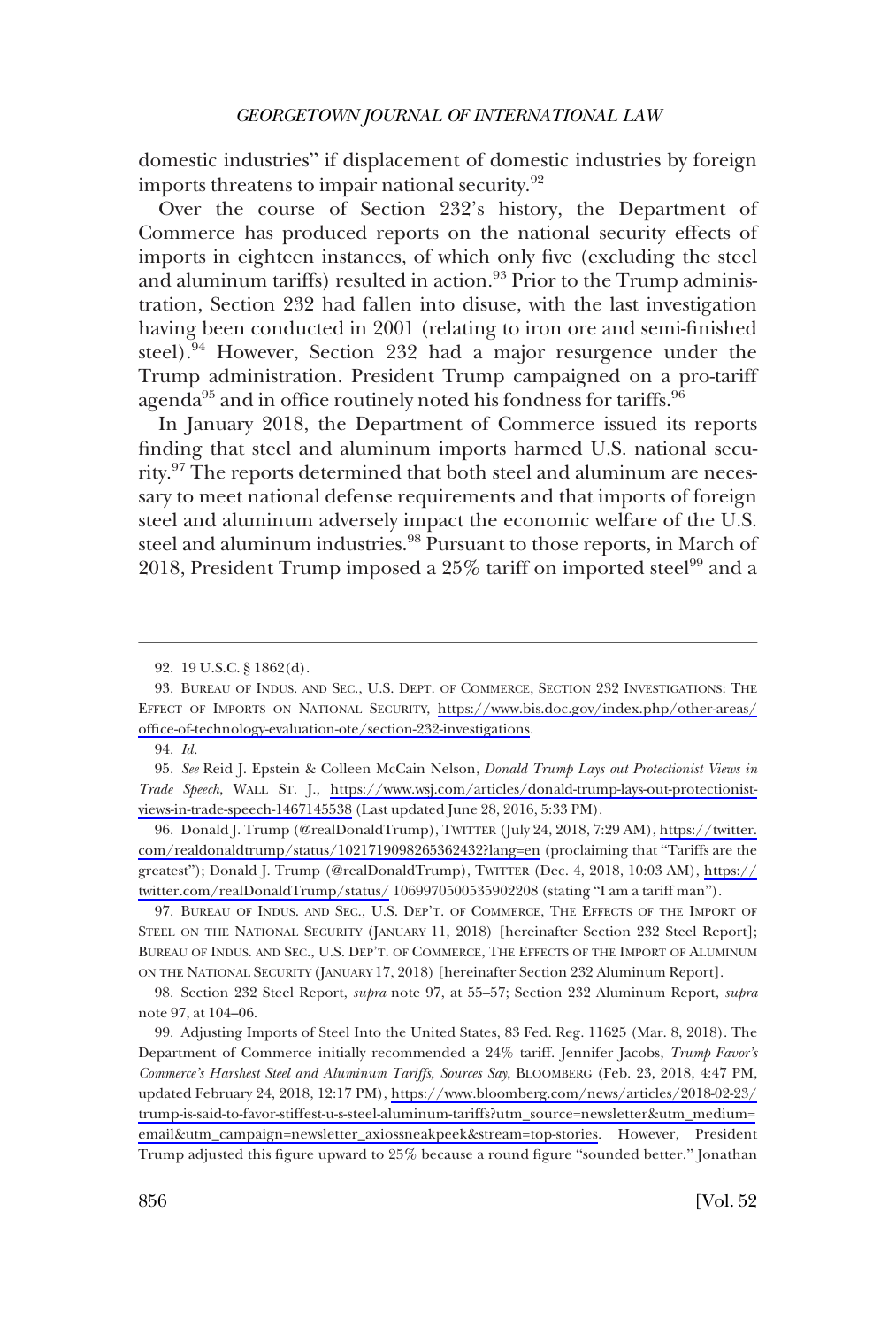<span id="page-22-0"></span> $10\%$  tariff on imported aluminum.<sup>100</sup>

In April 2018, soon after the United States announced the tariffs (and just days after the DSB panel ruled on the *Russia* case), China requested consultations at the WTO (the first step in the WTO dispute settlement process), which were joined by a host of other countries affected by the Section 232 tariffs.<sup>101</sup> The United States, as predicted, articulated a defense based on Article XXI's national security exception, reiterating its argument from the *Russia* case that Article XXI is self-judging, ensuring that the WTO panel will have to construe the national security exception in addition to the substantive claims made by the countries bringing the challenge under Article XIX of the GATT 1994.<sup>102</sup>

How the DSB panel might rule is not immediately clear from looking at the decisions in the *Russia* and *Saudi Arabia* cases. Georges Abi-Saab, a former chairman of the Appellate Body, and the chair of the *Russia – Traffic in Transit* panel, stated that although it would be "very difficult" for the United States to defend Section 232 auto tariffs (which the United States declined to impose) under an Article XXI defense, "strategic raw materials may be easier to prove than a final product like a car" under Article XXI.<sup>103</sup> Abi-Saab's comments suggest that the *Russia* decision's jurisprudential approach affords some flexibility in marginal cases. What outcome the DSB panel comes to will largely depend on which of the two approaches implied by the *Russia* and *Saudi Arabia*  panels it decides to take.

### B. *Application of the "Formal" Approach*

Under the approach formally stated in the *Russia* and *Saudi Arabia*  decisions, the United States might have a more difficult time claiming the Article XXI security exception. If the formal approach were applied, the panel would have to be satisfied (i) that the actions taken

Swan, *Inside the White House Trade Fights*, AXIOS (Feb. 25, 2018), [https://www.axios.com/inside](https://www.axios.com/inside-the-white-house-trade-fights-1519601322-5de818bf-4787-42a5-9e7e-f780f4e2ebef.html)[the-white-house-trade-fights-1519601322-5de818bf-4787-42a5-9e7e-f780f4e2ebef.html](https://www.axios.com/inside-the-white-house-trade-fights-1519601322-5de818bf-4787-42a5-9e7e-f780f4e2ebef.html).

<sup>100.</sup> Adjusting Imports of Aluminum Into the United States, 83 Fed. Reg. 11619 (Mar. 15, 2018).

<sup>101.</sup> Request for Consultations by China, *United States–Certain Measures on Steel and Aluminum Products*, WTO Doc. WT/DS544/1 (Apr. 9, 2018).

First Written Submission of the United States, *United States–Certain Measures on Steel and*  102. *Aluminum Products*, ¶ 3, WT/DS548 (June 12, 2019), [https://ustr.gov/sites/default/files/](https://ustr.gov/sites/default/files/enforcement/DS/US.Sub1.%28DS548%29.fin.%28public%29.pdf)  [enforcement/DS/US.Sub1.%28DS548%29.fin.%28public%29.pdf](https://ustr.gov/sites/default/files/enforcement/DS/US.Sub1.%28DS548%29.fin.%28public%29.pdf) [hereinafter U.S. First Written Submission].

Tom Miles, *Adjudicator Says Any Security Defense of US Auto Tariffs at WTO "Very Difficult,"*  103. REUTERS (May 27, 2019, 11:42 AM), [https://www.reuters.com/article/us-usa-trade-autos-wto](https://www.reuters.com/article/us-usa-trade-autos-wto-idUSKCN1SX1I7)[idUSKCN1SX1I7](https://www.reuters.com/article/us-usa-trade-autos-wto-idUSKCN1SX1I7).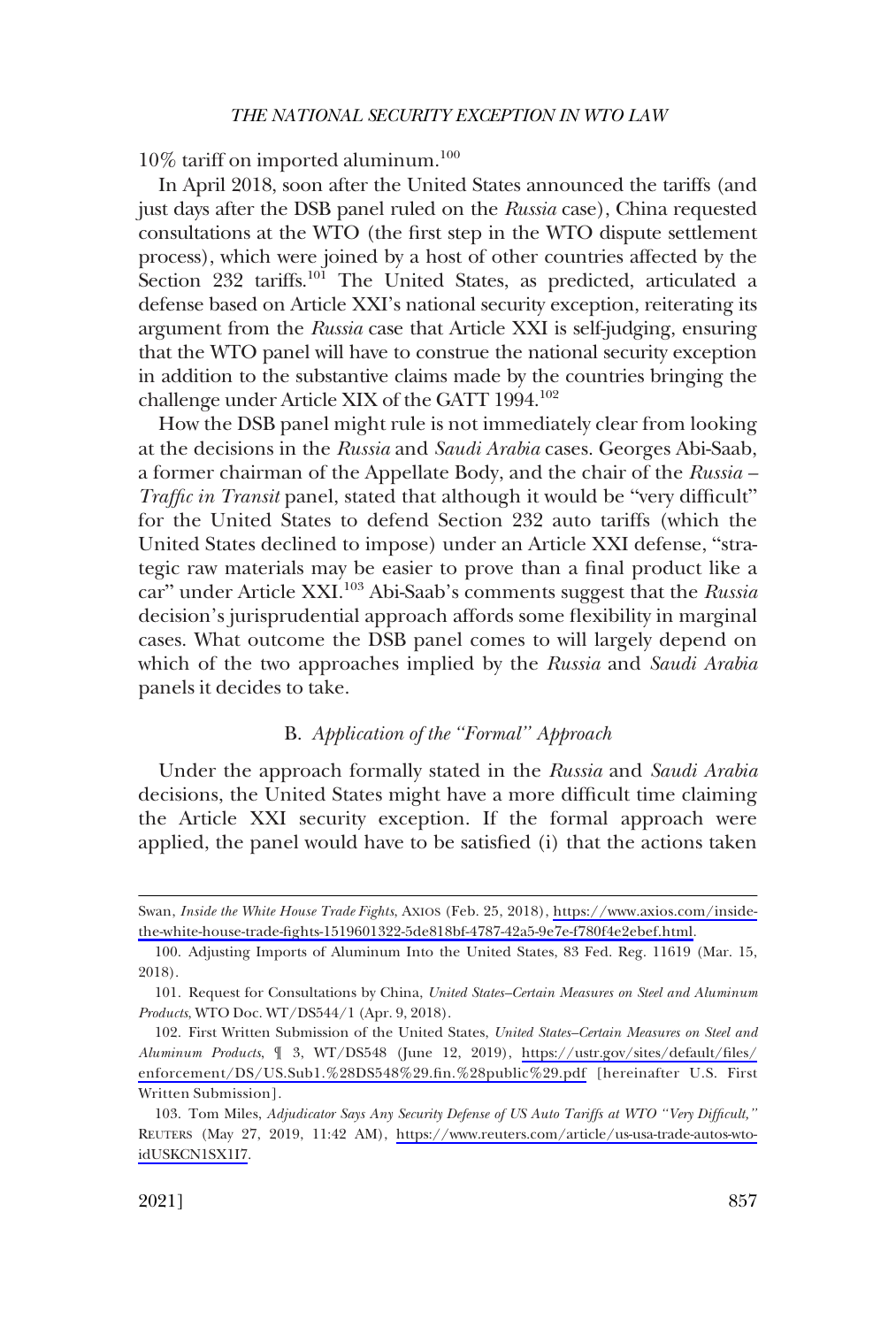objectively relate to one of the substantive subsections of Article XXI (b); (ii) that the United States has adequately and in good faith articulated an essential security interest; and (iii) that the actions taken are plausibly related to the articulated essential security interest.

It is difficult to evaluate how the United States would fare under a strict reading of the *Russia* and *Saudi Arabia* cases because the United States has not attempted to articulate an essential security interest, has not specified to which substantive subsection of Article XXI(b) its claims relate, and has not provided an explanation of how the measures taken naturally flow from that interest. The United States has suggested that the rationale it provided in the Section 232 reports "relate most naturally to the circumstances described in Article XXI(b)(iii)" but maintains that this is irrelevant as the invoking state must decide for itself what comprises its essential security interests.104 This seems to be the closest acknowledgement by the United States of the *Russia*/*Saudi Arabia* approach. Nowhere else in the various documents submitted by the United States to the WTO panel is there even an implicit acknowledgement of the validity of the *Russia* or *Saudi Arabia* approaches. The United States maintains that the *Russia* case was wrongly decided,<sup>105</sup> that Article XXI is entirely self-judging,<sup>106</sup> and that the panel in the *Saudi Arabia* case was wrong to rely on the *Russia* decision both on the merits and on the ground that panel decisions have no precedential force.<sup>107</sup>

It might be possible for a panel applying the formal approach to find that the United States' actions objectively relate to one of the substantive subsections of Article XXI(b). It would be a stretch to say that the United States' actions related to a "war or emergency in international relations" under XXI(b)(iii). The state of trade relations between the United States and the rest of the world, even in their currently degraded condition, cannot be said to amount to the sort of quasi-war between Russia and Ukraine or the near-war tensions between Saudi Arabia and Qatar. However, there is a stronger case for a nexus to "traffic in arms, ammunitions, and implements of war" under Article XXI (b)(ii). Although the United States' opening statement to the panel

<sup>104.</sup> Opening Statement of the United States, *United States–Certain Measures on Steel and Aluminum Products*, ¶ 56, WT/DS548 (Nov. 4, 2019), [https://ustr.gov/sites/default/files/](https://ustr.gov/sites/default/files/enforcement/DS/US.Sub2.fin%20(DS548).pdf) [enforcement/DS/US.Sub2.fin%20\(DS548\).pdf](https://ustr.gov/sites/default/files/enforcement/DS/US.Sub2.fin%20(DS548).pdf) [hereinafter U.S. Opening Statement].

<sup>105.</sup> U.S. First Written Submission, *supra* note 102, ¶ 129.

<sup>106.</sup> *Id.* ¶ 20.

<sup>107.</sup> Response of the United States to the Panel's Additional Questions to the Parties, *United States–Certain Measures on Steel and Aluminum Products*, ¶¶ 50–52, WT/DS544 (Sept. 22, 2020), [https://ustr.gov/sites/default/files/enforcement/DS/US.As.Pnl.Qs1.\(DS544\).fin.\(public\).pdf](https://ustr.gov/sites/default/files/enforcement/DS/US.As.Pnl.Qs1.(DS544).fin.(public).pdf) [hereinafter U.S. Response to Additional Question].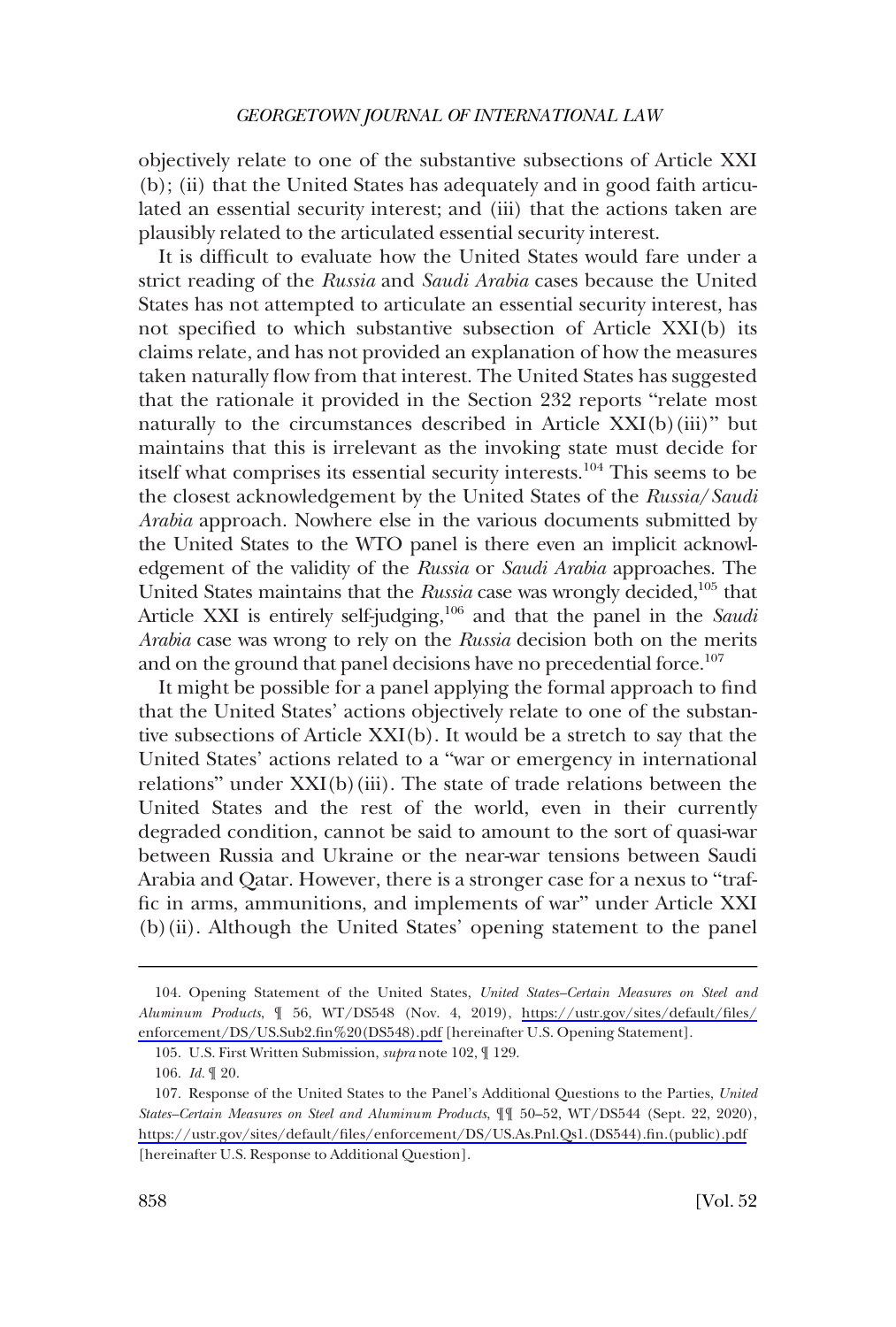hinted that the Section 232 tariffs might be justified under XXI(b)  $(iii)$ ,<sup>108</sup> it seems more likely that a panel would find that steel and aluminum production fall under Article XXI(b)(ii).

But even if a panel could find that the United States' actions might be objectively related to one of the substantive subsections of Article XXI(b), it does not necessarily follow under the formal approach that the United States' actions plausibly relate to an essential security interest in good faith. One problem is that the United States did not articulate an essential security interest in its submissions to the panel. This alone might be enough to undermine the United States' Article XXI (b) claim on a strict reading of the *Russia* and *Saudi Arabia* decisions. A more charitable panel might look to the reasons given by the United States in the published steel and aluminum investigations for both the essential security interest and for the fit between that interest and the action taken, i.e., that previous levels of steel and aluminum imports threatened the United States by putting domestic producers at a significant disadvantage and therefore threatened to impair national defense requirements and critical infrastructure.<sup>109</sup>

However, even if a panel were prepared to accept this reasoning as a minimally plausible explanation for imposing the tariffs, the panel would still have to determine that the tariffs were imposed in good faith. Here, the public statements of President Trump and other officials may prove an obstacle to the United States' claims. As the European Union details in its First Written Submission to the panel, President Trump's comments both before and after the imposition of the Section 232 tariffs suggested that the tariffs were more related to alleviating harm to domestic industry than to national security.<sup>110</sup> This sort of concern is more properly classified under the framework of safeguard measures under Article XIX than it is under the Article XXI national security exception.<sup>111</sup> It is still possible that the panel could find that a bare concern for the viability of domestic industry amounts to a national security rationale, but this seems doubtful.

Thus, it would be difficult for the United States to prevail under a strict reading of the formal approach announced in the *Russia* and *Saudi Arabia* decisions. Although it is theoretically possible that a panel

<sup>108.</sup> *See* U.S. Opening Statement, *supra* note 104.

<sup>109.</sup> Section 232 Steel Report, *supra* note 97; Section 232 Aluminum Report, *supra* note 97.

<sup>110.</sup> First Written Submission by the European Union, *United States–Certain Measures on Steel and Aluminum Products*, ¶¶ 24–25, 570–76 WT/DS548 (May 1, 2019), [https://trade.ec.europa.eu/](https://trade.ec.europa.eu/doclib/docs/2019/august/tradoc_158326.pdf) [doclib/docs/2019/august/tradoc\\_158326.pdf.](https://trade.ec.europa.eu/doclib/docs/2019/august/tradoc_158326.pdf)

<sup>111.</sup> *Id.* ¶¶570–76.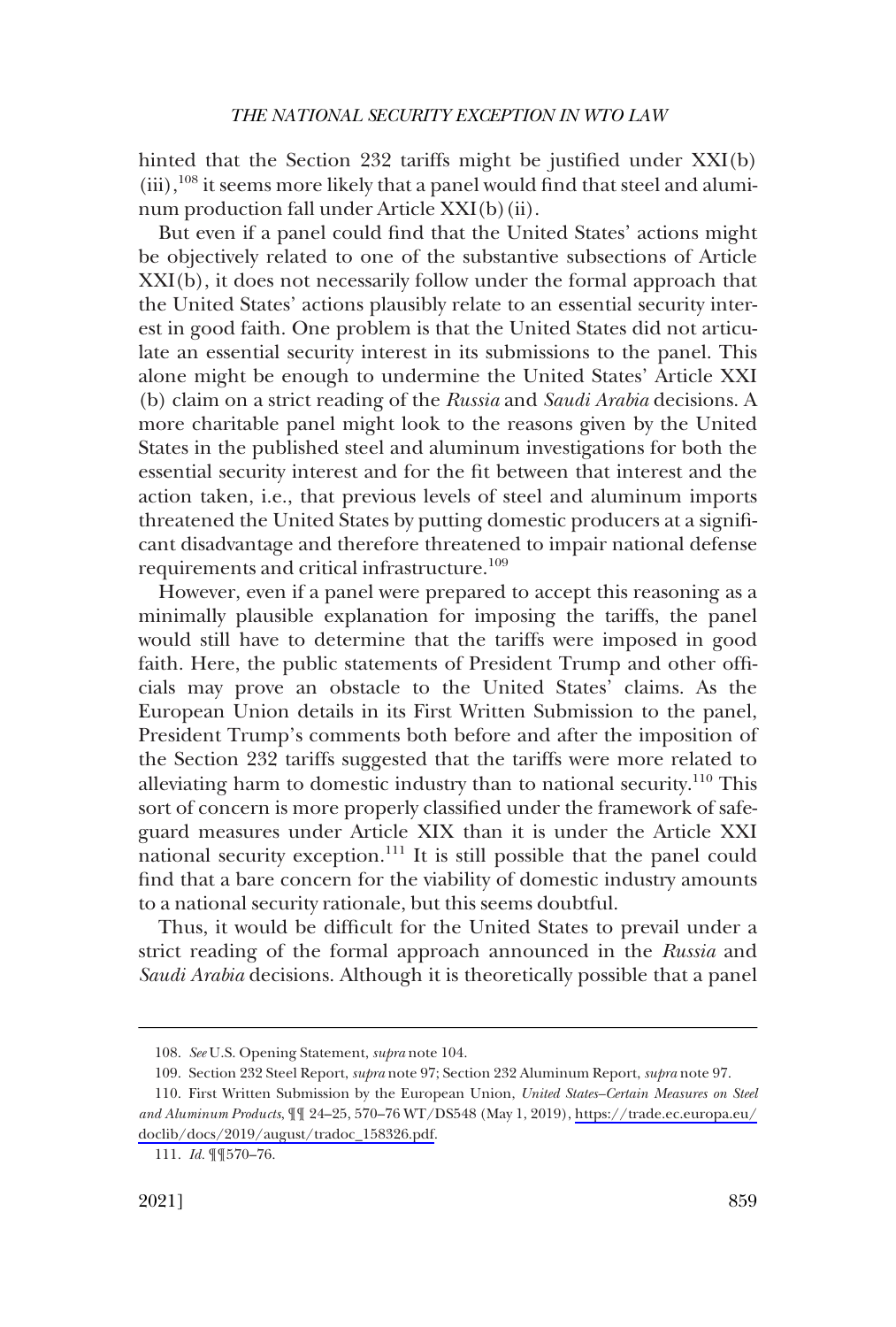<span id="page-25-0"></span>could find that the United States' actions were justified under the Article XXI national security exception, it would be a stretch. The United States would have to draw a panel willing to overlook both the absence of a stated essential security interest and the statements made by U.S. leaders in the run-up to the Section 232 tariffs.

# C. *Application of the "Practical" Approach*

The United States stands a much higher chance of success if a subsequent panel decides to apply the test actually applied by the panels in the *Russia* and *Saudi Arabia* decisions. Under this test, the Section 232 tariffs on steel and aluminum would likely succeed. Here, the panel would only have to find (i) the actions taken objectively relate to one of the substantive subsections of Article XXI(b) and (ii) that the objectively existing state of affairs implies some conceivable basis for taking the action.

Neither of these requirements would be difficult to satisfy. As with the formal approach, there is a strong case that the Section 232 tariffs are objectively related to "traffic in arms, ammunitions, and implements of war ... for the purpose of supplying a military establishment" under Article XXI(b)(ii), although perhaps maybe not "war or other emergency" under XXI(b)(iii). Even though the United States has not identified which subsection of XXI(b) would apply to this case, neither did Russia in *Traffic in Transit*. Given the "objective" nature of the test as applied, there is no need for the invoking state to make any sort of showing. All that is needed is for the panel to find that the actions taken by the invoking state did in fact relate to one of the subsections of Article XXI(b).

Once the actions taken are found to relate objectively to one of the subsections of Article XXI(b), most of the work is done. All that is left is to determine whether the actions taken could plausibly relate to some essential security interest implied by the objectively-existing condition. This is not a high bar to clear. As seen in the *Saudi Arabia* case, this standard will uphold all but the most patently absurd claims. Here, applying the sort of deference the practical approach recommends, the United States' tariffs relate to the sort of military materiel contemplated by Article XXI(b)(ii). The United States naturally has an essential security interest in military readiness. As such, it is plausible that the United States would restrict the import of steel and aluminum (strategic raw materials) in order to maintain the viability of domestic industries necessary for the supply of the military-industrial base.

### VI. CONCLUSION & EVALUATION

The two approaches detailed above are merely the two poles on a spectrum of possible approaches a future DSB panel might take with